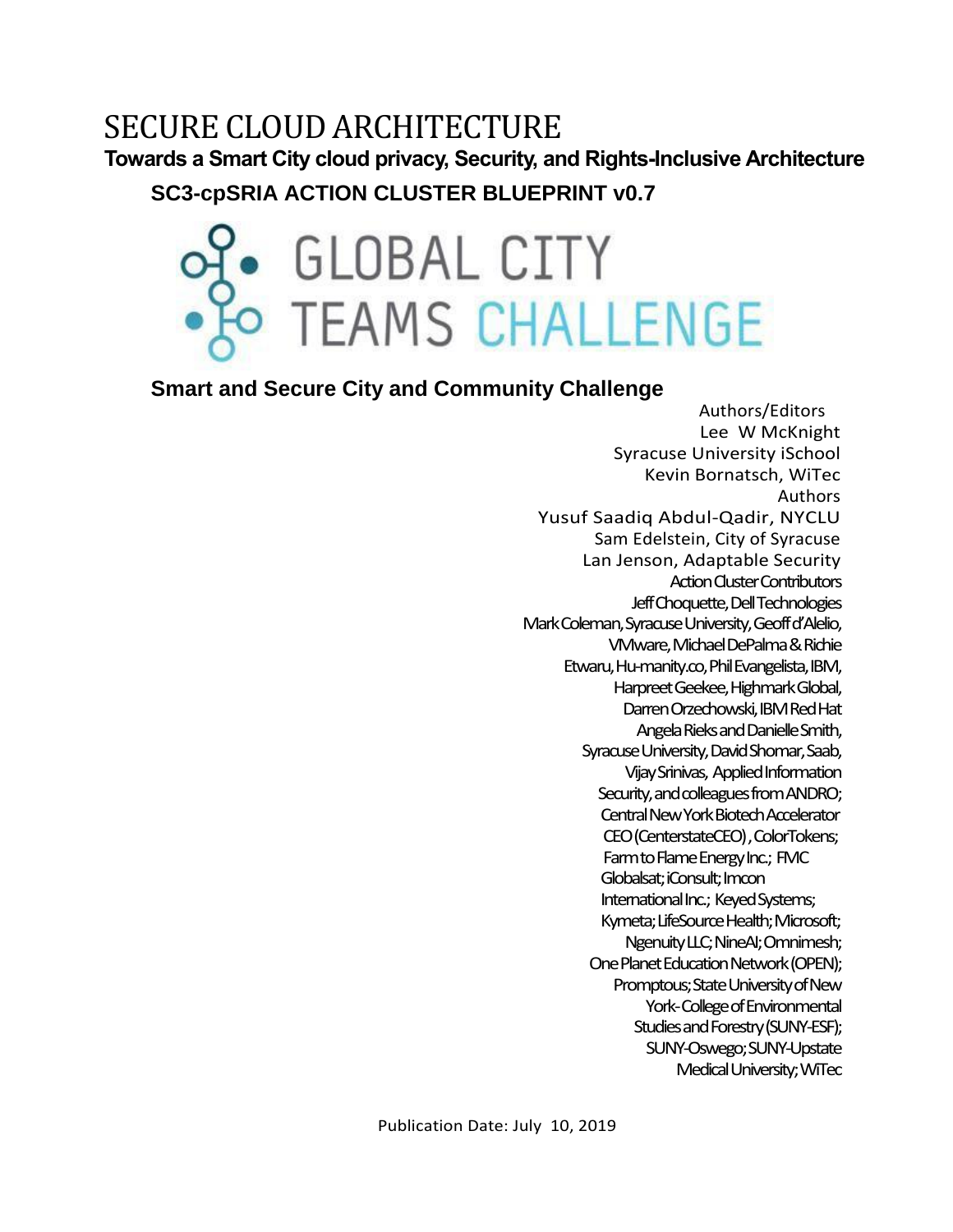#### <span id="page-1-0"></span>**Acknowledgements**

The GCTC SRIA Secure Cloud Architecture Action Cluster Leadership Team would like to thank the elected officials and the many dedicated public sector employees from the following municipalities and communities for their leadership and support for the initiation of consideration of a Secure Cloud Architecture for smart cities, communities and regions,, and for their support of the work that went into creating this draft blueprint.

- **Mayor Ben Walsh**, City of Syracuse, NY
- **Deputy Mayor Sharon F. Owens** City of Syracuse, NY
- **Carolyn McKnight**, Principal, East Los Angeles Performing Arts Magnet School Los Angeles Unified School District

We also offer many thanks to our private-sector, community and university partners, listed above and especially CPAC, the **Cybersecurity and Privacy Advisory Committee (CPAC).** CPAC members include**:** Department of Homeland Security, Adaptable Security Corp, Evo Monitors, EP3 Foundation, Global Cyber Alliance, ISC2 Silicon Valley Chapter, San Mateo County, SF Bay ISSA, Sightlinesec, Smart Connections Consulting, The Sorter Group, SRI International. This Action Cluster would not be possible without the guidance and leadership of CPAC, under whose auspices this Action Cluster offers its work.

The Leadership team would like to recognize the contributions of **Jean Rice** from the National Telecommunications and Information Administration (NTIA) (herself a member of the Leadership Team). She has been exceptionally helpful and integral to the process by providing advice, guidance, examples, and support. In addition, valuable feedback came from **Emy Tseng, Don Williams**, and **Aimee Meacham** among many others of the National Telecommunications and Information Administration who have contributed to this and preceding, formative work.

The Leadership team would like to acknowledge **Sokwoo Rhee, Ph.D.,** Associate Director of Cyber-Physical Systems at the National Institute of Standards and Technology (NIST), and **Chris Greer**, Senior Executive for Cyber-Physical Systems, National Institute of Standards and Technology. Their insight, leadership, encouragement and support for this Action Cluster and the Global Cities Team Challenge program (from which this Action Cluster was created) have made it an overwhelming success. GCTC's successful model for flexible global collaboration and partnership across all levels of research and education, and government and the private sector has proven itself over time. NIST's guidance on best practice, and future standards, is invaluable for Smart Cities, Communities, Regions and Nations worldwide. The Leadership Team would also like to thank DHS S&T's **Christos Papadopolous** and NSF's **Megan Houghton** for their support and for co-leading the Leadership event.

Finally, the authors and editors acknowledge prior Syracuse University School of Information Studies research and support from NSF grants # 0917973 and #0227879 which led to the insights informing the architecture presented here, and in particular the Open Specification Model v0.5, still evolving five years after NSF Partnerships for Innovation project concluded. Clearly, further research is necessary! : ).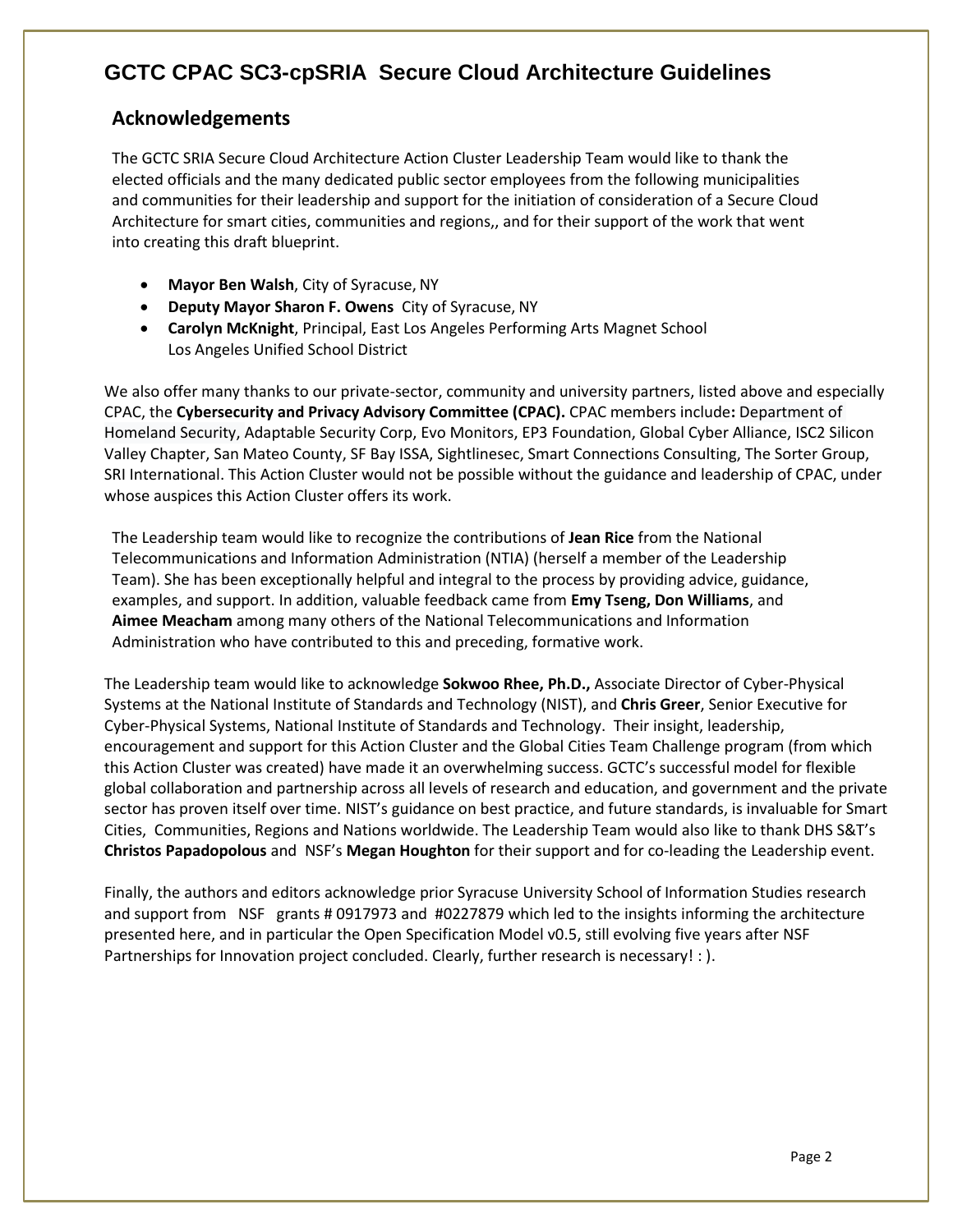# **GCTC CPAC SC3-cpSRIA Secure Cloud Architecture Guidelines Table of Contents**

# Contents

| Table 2: Smart City Security and Privacy Implications by Smart City Category  12 |
|----------------------------------------------------------------------------------|
|                                                                                  |
|                                                                                  |
|                                                                                  |
|                                                                                  |
|                                                                                  |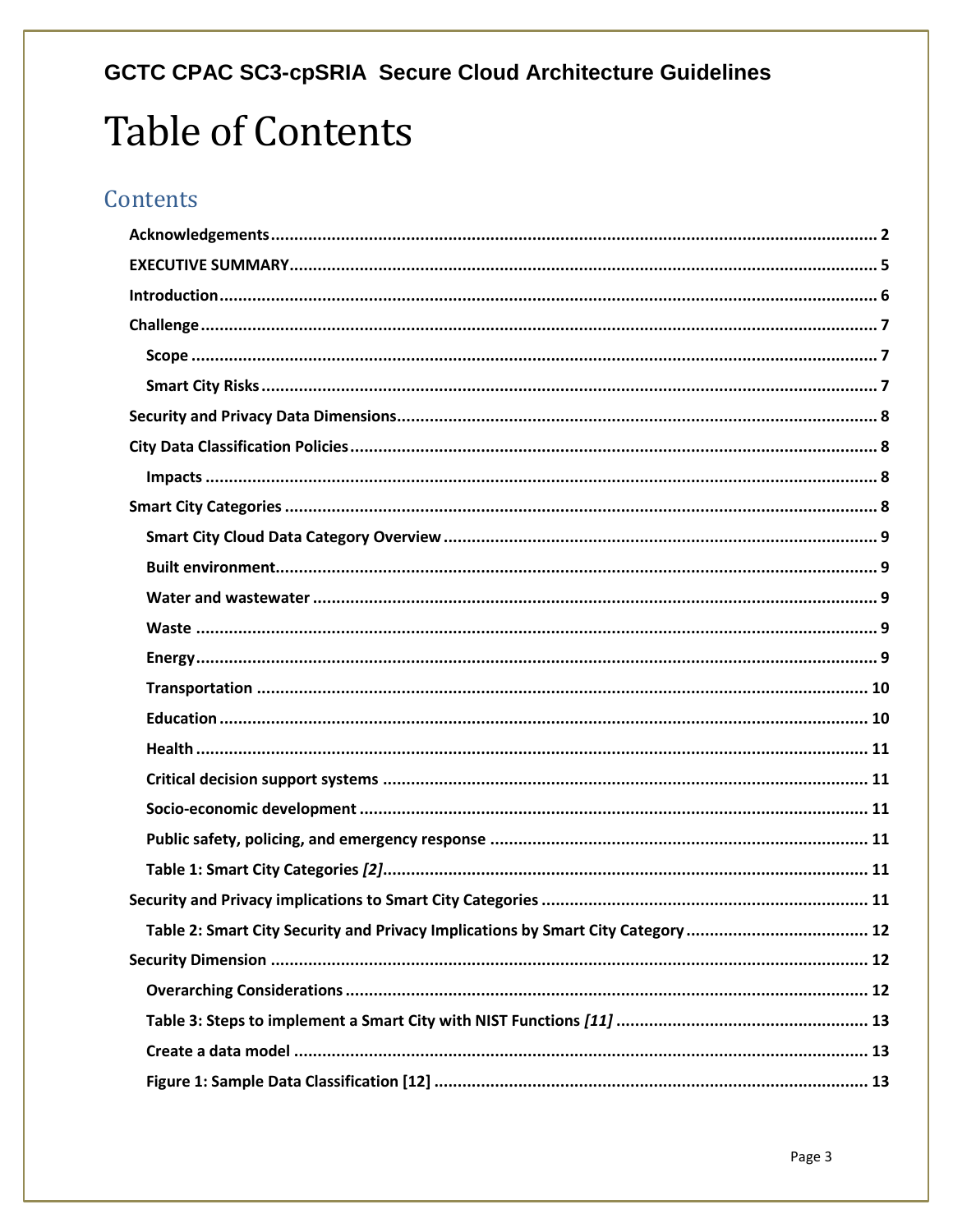| Table 4: Risk Matrix (Likelihood x Impact) …………………………………………………………………………………… 14 |
|--------------------------------------------------------------------------------|
|                                                                                |
|                                                                                |
|                                                                                |
|                                                                                |
|                                                                                |
|                                                                                |
|                                                                                |
|                                                                                |
|                                                                                |
|                                                                                |
|                                                                                |
|                                                                                |
|                                                                                |
|                                                                                |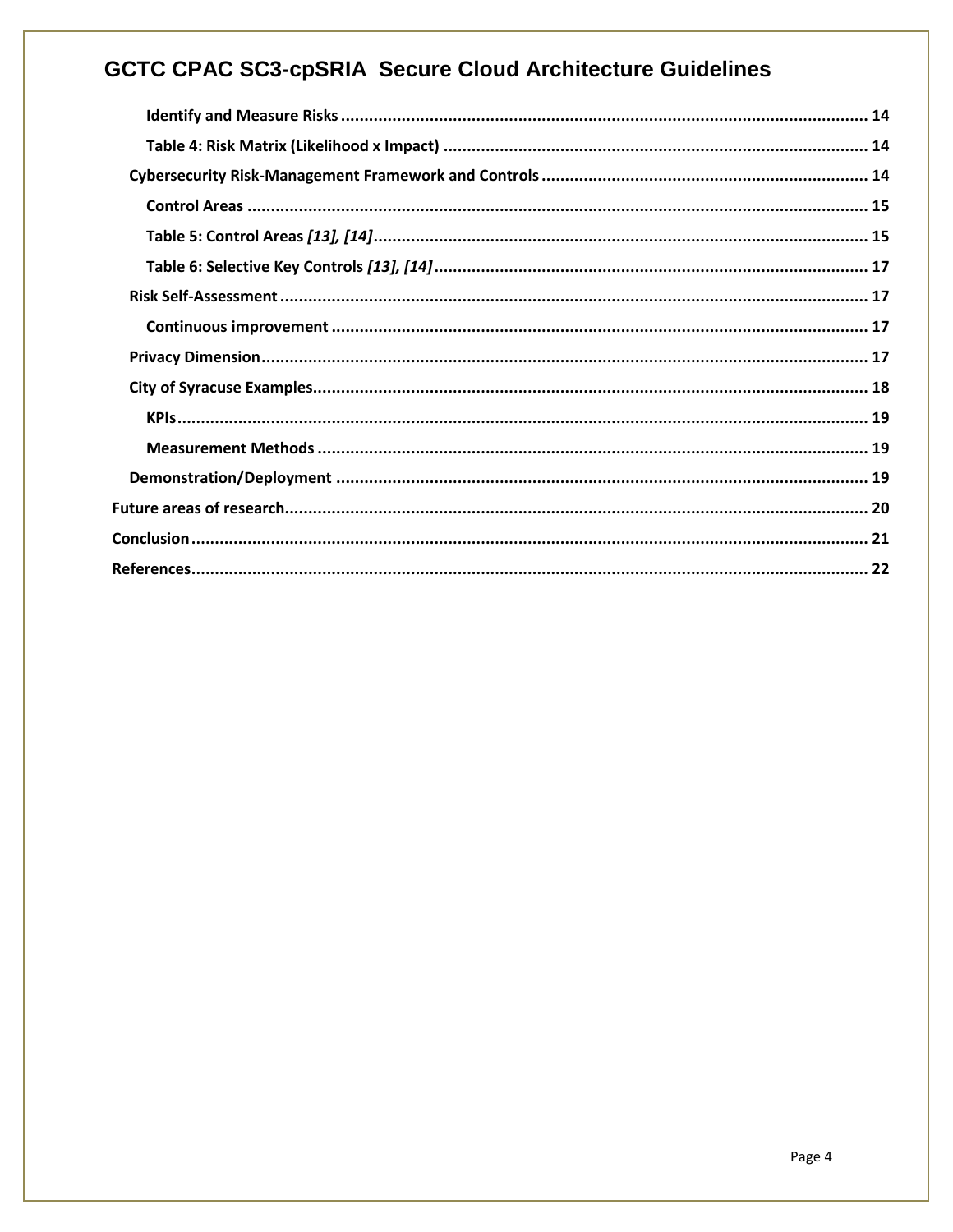#### <span id="page-4-0"></span>**EXECUTIVE SUMMARY**

Purpose

The City of Syracuse is implementing inclusive smart and secure community projects, beginning with a network of city-owned smart streetlights. The cyberphysical smart city architecture guidelines provided here are intended to provide a comprehensive data template for cities of limited resources to apply across sectors and initiatives consistent with NIST standards. The hybrid cloud architecture can include multi-cloud, inter-cloud and federated cloud (to edge) service designs able to support security, confidentiality, access control, least privileges and safeguarding PII practices of data across the Internet of Things and beyond. The 3-level data classification scheme to be considered by City officials and their partners in smart city, community and region projects would define:

- 1) **Red** sensitive data including personally identifiable information; so most controlled and restricted
- 2) Yellow medium sensitivity information whose access may be controlled but by law can be shared more widely; although still with controls and monitoring; and
- 3) Green low sensitivity data which can be shared openly smart city civic and open data

The purpose of this draft blueprint is to provide readers with a practical guide for deploying a secure cloud architecture for your community, respecting privacy, property, and other human rights. Whether you are a student or researcher, a citizen-scientist, a public official, a municipality, a small or medium business, or an infrastructure, service or technology provider, implementing the simple data classification model presented here is basically the same process. And equally important for improving cyberphysical system security awareness and -better- practices for smart city, community and regionwide privacy and rights-inclusive by design architectures, policies, and processes.

The intent of a secure cloud architecture for open public data is of course to also ensure sensitive personal, corporate, and public service data can be understood and handled with safety. All readers will be able to speak the same simple cloud data classification language after reviewing these guidelines. With the common conceptual understanding of a smart city, community, or region as a cyberphysical system, mechanisms to better coordinate cloud services, including cloud backups for disaster recovery, and reduce costs by use of common templates and models are now something many should feel empowered to participate in the planning of for their community, and help extend the public, social, and economic benefits of smart, secure, private and inclusive by design cloud service innovation and cyberphysical systems growth in your smart city, and beyond.

The goals of the Global City Teams Challenge program are to bring together thought leaders and experts on a wide variety of topics relating to modern "Smart City" technologies and to have them share their knowledge and create best practices to assist those who are coming after them. The authors and contributors of this blueprint have designed, built, and advised the development of secure cloud architectures before. This is intended for readers who may need to consider the challenges and complexity, and also elegant simplicity (compared to most legacy systems) of a Secure Cloud Architecture for smart cities and communities. It is intended for readers at all levels of organizational decision making and influence from elected officials and their executive staff, to community groups, technologists (e.g., information, data and computer scientists and professionals. Engineers, security experts, and IT analysts as well as finance and procurement specialists, marketing, innovation and development specialists, and educators and students of all ages and interests may all find this Blueprint helpful, to begin to speak the same language, and develop common methods and models for community education, self-protection, risk mitigation and most importantly for success – as you help develop, and evolve, your own smart city, community or region-wide cloud privacy security and rightsinclusive architecture.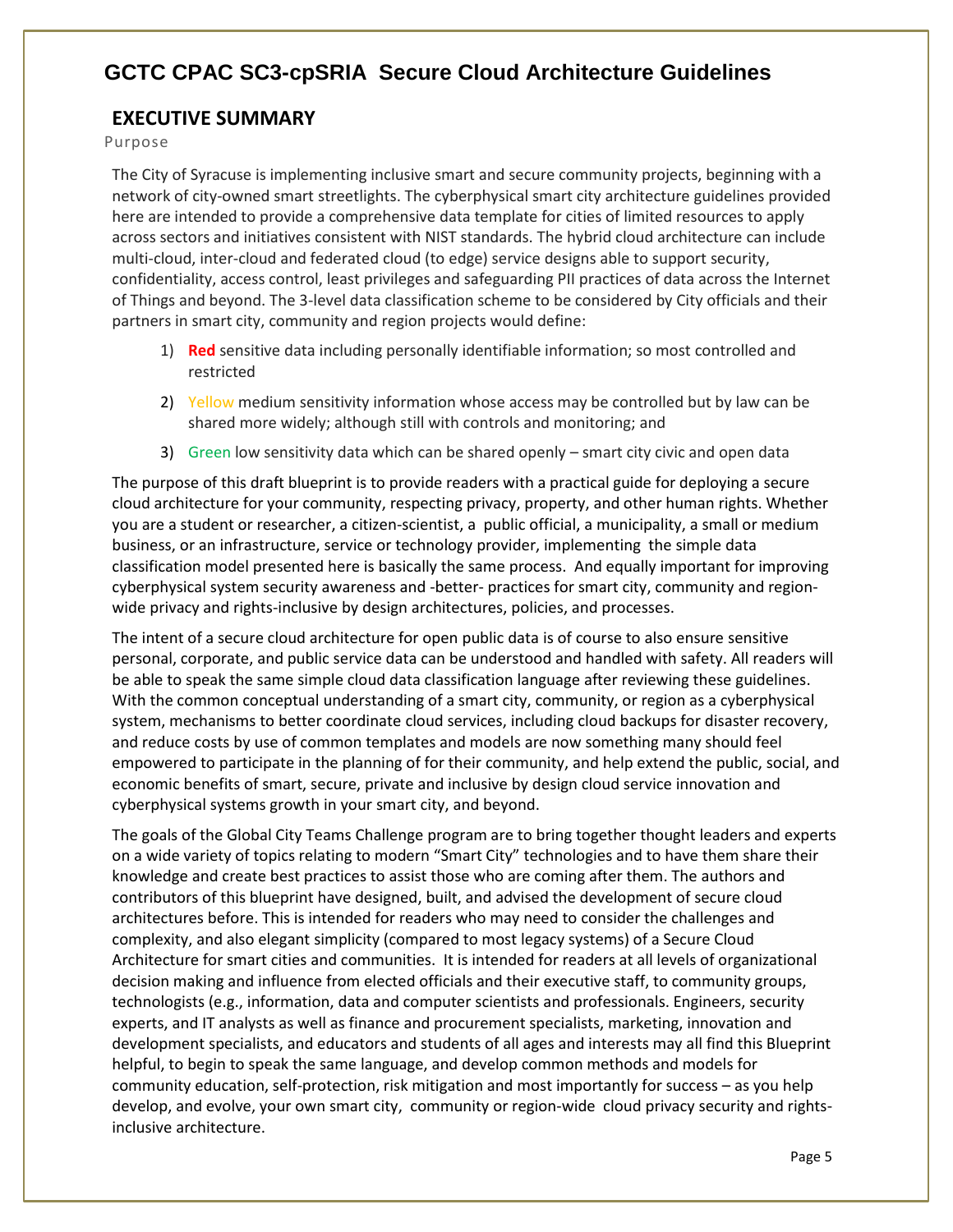#### <span id="page-5-0"></span>**Introduction**

The privacy and security challenge for smart cities and communities is multi-faceted and complex. For city managers, workers, community residents and businesses, it can feel overwhelming. Even for technology businesses, and smart building operators, the wide range of legal, social, and technical issues to be considered may feel impossibly muddled and confusing. Part of the problem has been the lack of an overarching smart city cloud and privacy security architecture, to articulate principles and practices at a high level which are nonetheless straightforward and reasonably feasible to be implemented; with a high probability of reducing the range of cyber-vulnerabilities smart cities and their residents, as well as the public, community, and commercial firms operating in the city and on its data - confront daily.

Smart cities run largely on cloud services for efficiency and affordability reasons. Residents, government agencies, and small and medium businesses can benefit from an Architecture or Framework for privacy and rights-inclusive security practices across smart city and community cloud services. First, the City of Syracuse, New York, USA, in cooperation with Syracuse University and SC3-cpSriA Action Cluster(Smart City and Community Challenge Cloud privacy security rights inclusive Architecture) consider how the Architecture guidelines may apply. The SC3-cpSriA Action Cluster welcomes new members to broaden the debate. First, smart streetlight networks, catch basin monitoring, and water metering projects may consider if and how security, privacy, data protection and rights-inclusive cloud architecture guidelines may be followed. The ethics for facial recognition, machine learning and artificial intelligence systems and cloud services in future smart cities with privacy, security and rights-inclusive architecture will also be reviewed.

Can architecture guidelines and security policies help protect citizens rights and encourage growth of smart city open data lakes, encouraging civic engagement and data privacy security and rights-inclusive innovation, entrepreneurship and economic development? Developing a set of security policies as a guideline for your own City, Community, Region, or organization, public or private, is a modern-day requirement, as Hackers remind us all too regularly. But having policies is not enough, implementing the policies within the cloud architecture framework presented here is critical to improve outcomes. Our research and Action Cluster firms suggest using role-based security and storage policies as a way to make the system agile and flexible to adopt new regulations or changes based on new legislative mandate.

This chapter offers guidelines for a smart city privacy and security architecture and a simple, elegant, featuring a smart city data classification schema. Implementation of the architecture can help focus resources on sensitive data in need of protection. It can also enable and encourage wide access to open government data, so that researchers, students, non-profits, start-ups and technology companies supporting the city and the public can dig in and perform their own analyses on civic data. Job creation while building better constituent services are among the objectives of many smart city projects. These guidelines suggest those jobs are more likely to be sustainable if designed to work within NIST standards and best practice recommendations. Several examples being addressed by the City of Syracuse are highlighted in this chapter; as these will be among the first to which application of the guidelines will be applied. Future updates to this chapter will include more information on lessons learned and challenges overcome from these use cases. The Secure Cloud Architecture Action Cluster will offer architectural advice, first on City of Syracuse projects.

- 1. Smart streetlight network
- 2. Catch basins
- 3. Water metering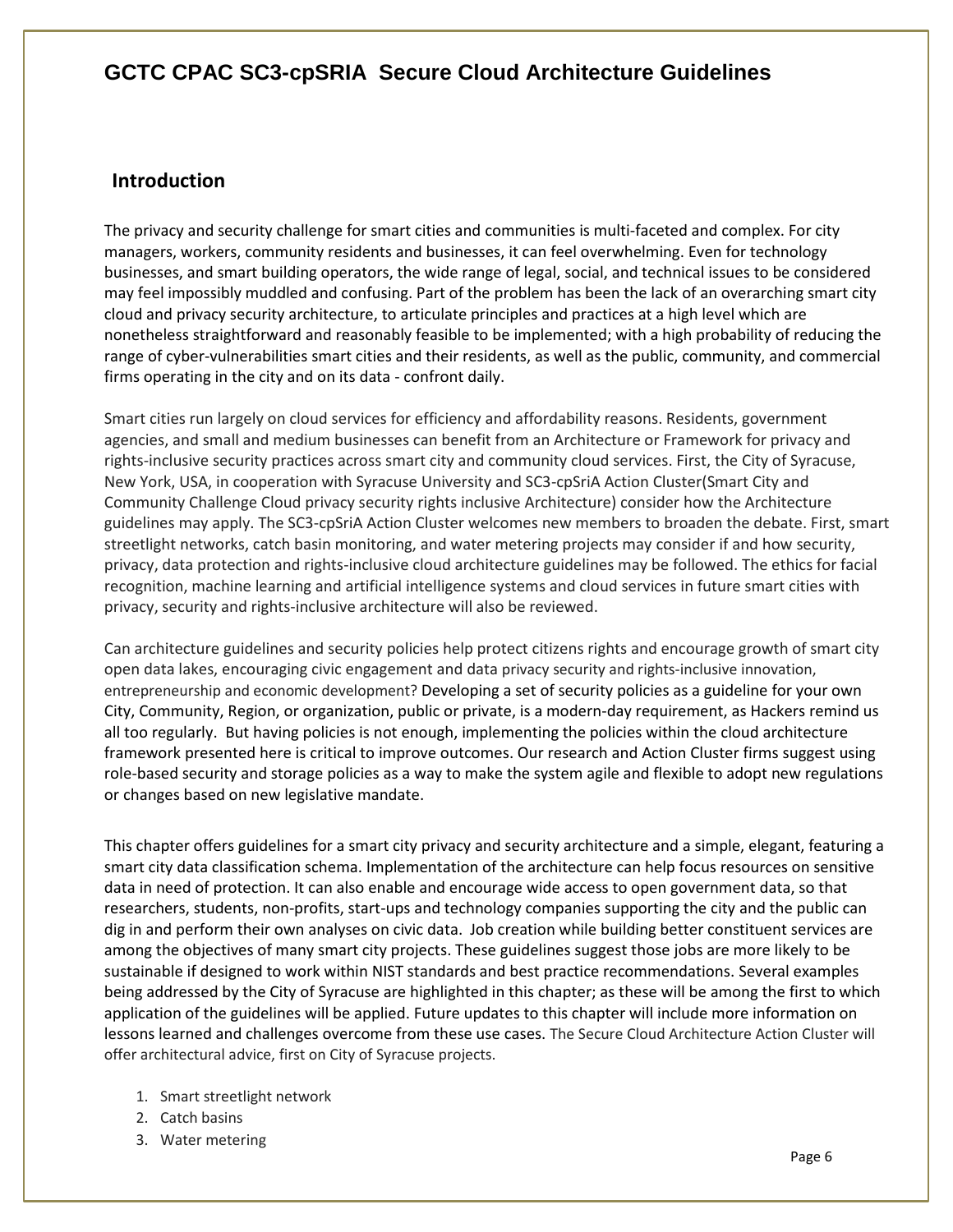4. Facial recognition, machine learning and artificial intelligence smart city project policy and ethics

#### <span id="page-6-0"></span>**Challenge**

"A recent report predicts that by 2018, 20 of the world's largest countries will have in place prioritized national smart city policies, and one third of medium and large cities worldwide will have developed a smart city roadmap." [2]

A lot of data and infrastructure is being deployed and collected in cities with the resulting systems getting more and more complex [2]. These systems of systems need clear and consistent security and privacy requirements and policies. Some of the data collected, and cyberinfrastructure as well as cyberphysical systems (such as IoT) needs to be adequately secured. But not all data is sensitive and applying the same security and privacy policies across data types is wasteful and inefficient.

To solve this a standard, or smart city cloud architecture, is needed which is overarching in its efforts to provide guidelines on privacy and security independent of industry or use case. This framework aims to be provided guidance to municipalities and other smart city implementations in guiding them to a secure and privacy considerate smart city deployment.

#### <span id="page-6-1"></span>**Scope**

This framework covers considerations to enable security and privacy in smart cities. It does not cover socioeconomic considerations of smart cities to determine which projects to pursue (e.g.: job creation) [1]. However, this framework can support the efforts in determining which project to pursue by providing guidelines around the effort required to achieve security and privacy. Additionally, this paper does not cover questions related to interoperability of systems within the system of systems. Other publications cover this topic and it is considered out of scope for this work [2][3][4]. The only consideration made to interoperability is that privacy and security should not inhibit interoperability. While privacy is a key consideration and metrics are introduced here there is additional documentation available that enhances the privacy considerations outlined here [5][6].

#### <span id="page-6-2"></span>**Smart City Risks**

The rise of smart cities across the world present a new set of risks, some of which are unique to smart cities and some of which are new to the parties overseeing the deployment of smart cities. This chapter will provide a brief overview on how risk is understood in this context and outline a couple of risks associated with smart cities. While the risks outlined here are a good starting point for any smart city to think about risk this list is not comprehensive and smart cities will have to spend additional time and resources in identifying all risks applicable to each smart city project.

Often risk is considered as a formula of Vulnerability (V) times Threat (T) times Consequence (C) (R = V x T x C) [7]. Vulnerabilities are the weaknesses in a system. On their own vulnerabilities are not a risk. Only when combined with a threat that could misuse the vulnerability and a (negative) consequence does a risk exist. When thinking about risks it is a good approach to begin by listing all potential vulnerabilities to a smart city, as well as the threats that exist to a smart city and potential consequences if a malicious actor was able to get access to a system.

Smart Cities have the potential to enhance every person's life who lives in them. However, Smart Cities also pose a new set of risks which can impact the core of each citizens privacy by collecting data and information on citizens in a scope previously un-seen. Some of the risks that Smart Cities face are:

• Disclosure of Personal Identifiable Information (PII) collected throughout the smart city.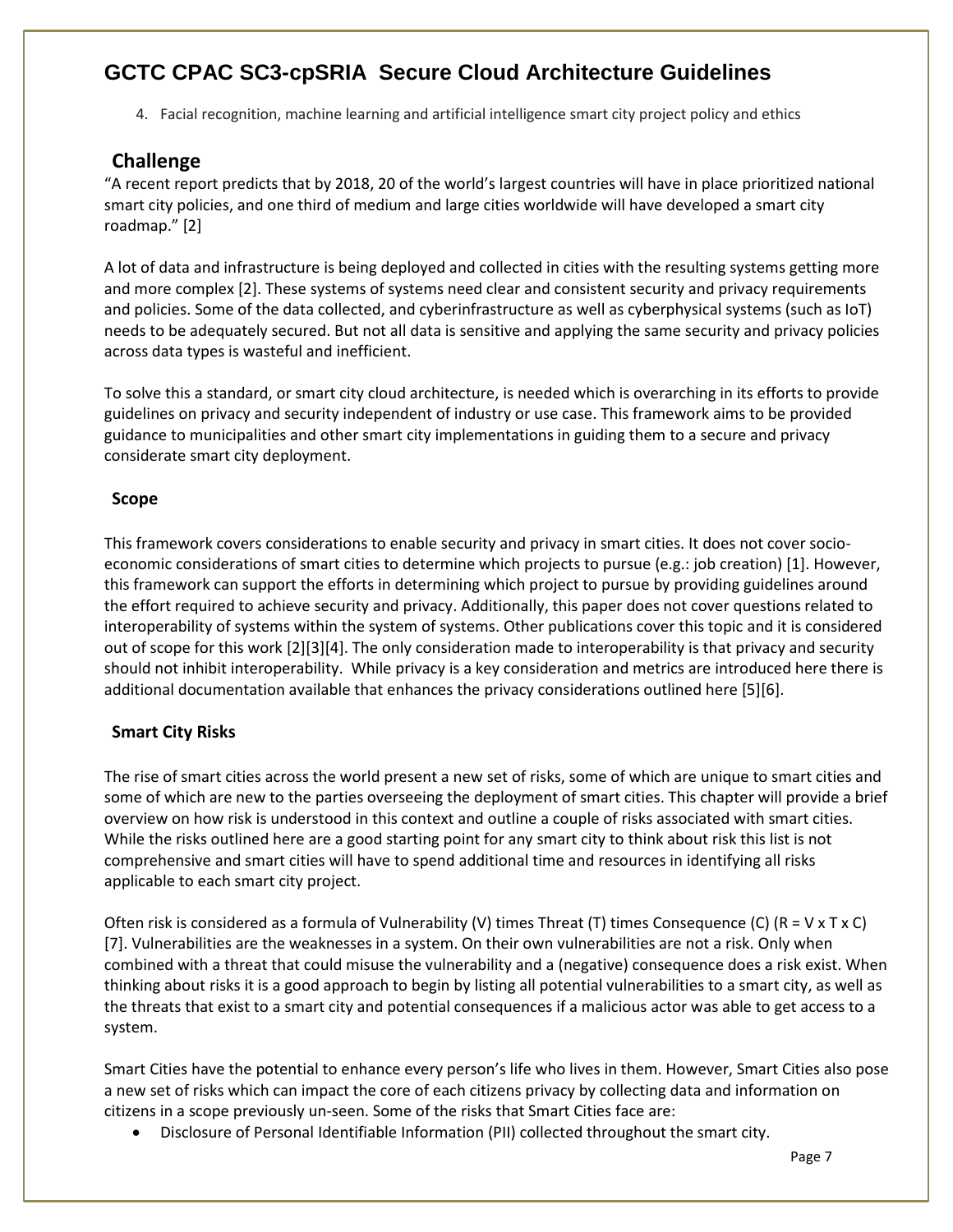- Unlawful surveillance of citizens by malicious actors or law enforcement.
- Increased area of attack due to deployment of many different systems (cloud, IoT,blockchain and other threats from malicious actors.

This framework will help in identifying the risks and mitigating them in an efficient manner. In addition to this framework readers can also refer to the NIST Cyber Security Framework (CSF) which feeds into the NIST Risk Management Framework (RMF).

#### <span id="page-7-0"></span>**Security and Privacy Data Dimensions**

When talking about security and privacy it is important to be able to differentiate between the two. Security focuses on preventing unauthorized access, ensuring the confidentiality, integrity and availability of data, systems and infrastructure. Privacy is concerned with the type of data. It provides answers to questions such as: what data should be collected, and how often it should be collected, as well as how often is should be collected, what the permissible uses of the data are, who can the data be shared with, how long should it be retained and the granularity of access control model [8]. Volume of data can impact the performance of the system and may degrade the usefulness of the data and increase cost of system for storing data that may not need to be stored.

#### <span id="page-7-1"></span>**City Data Classification Policies**

The objective of applying this architecture at a city level is engaging community residents – including businesses of all sizes, local, city, county and state government agencies, and civil society. This will improve the smart city privacy, security, and rights-inclusive operational and policy practices and awareness, while enhancing collaboration, reducing costs and enabling new services. It is anticipated that technologies such as Artificial Intelligence, Augmented Reality, Autonomous Systems, Blockchain, the Internet of Things, Machine Leaning and Quantum Computing may be safely and securely used more widely, while limiting opportunities for personal data abuse by malicious actors. This data classification for smart city cloud to edge architecture will offer a comprehensive approach and easy to use template for organizations to apply their own data classification policy. Eventually it is hoped to extend across all smart city and especially civic data across relevant domains and sectors enhancing personal data rights by design.

#### <span id="page-7-2"></span>**Impacts**

A smart City architecture to increase privacy security and rights inclusive standards awareness with a simple cloud architecture improving data protection and privacy practices across sectors. Reduced City operating costs and greater regional data transparency increasing service and product innovation and sales is expected to result. With common cloud architecture guidelines ensuring smart community privacy, security and data rights are considered by design, many innovations are emerging. The economic benefits from new personal data revenue streams, new products, jobs, economic growth, exports will contribute to growth of regional tax bases and positively serve energy, health, safety, and environmental objectives including:

- Improving safety and quality of lives
- Community acceptance will be replicated across the United States and adapted in other nations.

#### <span id="page-7-3"></span>**Smart City Categories**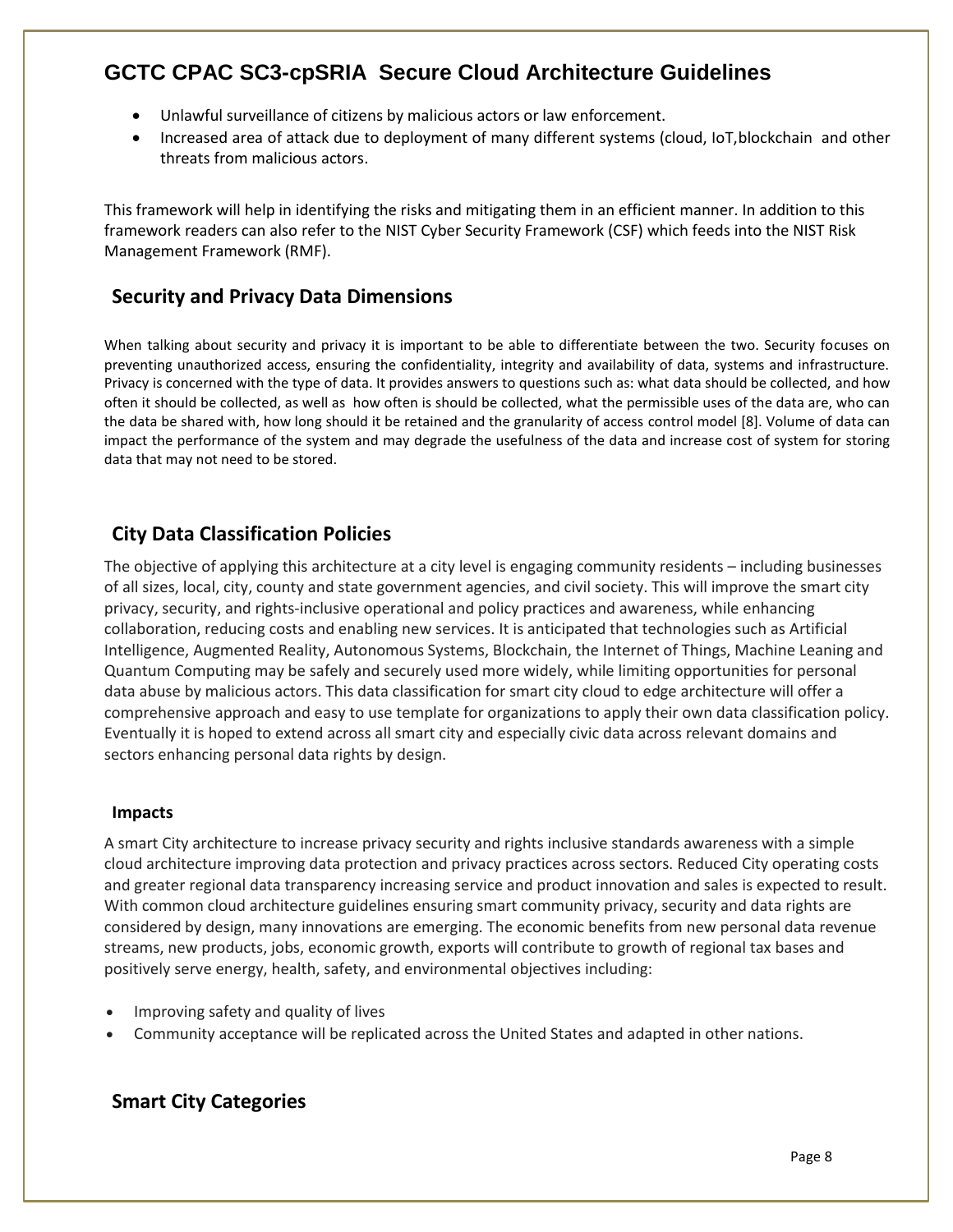"'The Smart City can be defined as the integration of data and digital technologies into a strategic approach to sustainability, citizen well-being and economic development.' – Scottish Government, 2014" [2]

#### <span id="page-8-0"></span>**Smart City Cloud Data Category Overview**

To create a security and rights-inclusive privacy architecture it is important to acknowledge the different types of smart city categories and the importance of privacy and security in each category. The table below lists the different smart city categories and sub-categories and highlights different examples for each type of subcategory [2]. This table is not meant to represent all use-cases of smart cities and will be enhanced as new and relevant use cases are developed and become mature (e.g.: digital identity on the blockchain).

<span id="page-8-4"></span><span id="page-8-3"></span><span id="page-8-2"></span><span id="page-8-1"></span>

| Category/Subcategory                                                             | Kind of applications (examples)                                        |  |  |
|----------------------------------------------------------------------------------|------------------------------------------------------------------------|--|--|
| <b>Built environment</b>                                                         |                                                                        |  |  |
| Smart home                                                                       | Home-monitoring and management systems                                 |  |  |
|                                                                                  | Building-monitoring and management systems                             |  |  |
|                                                                                  | Energy-monitoring and management systems                               |  |  |
|                                                                                  | Water-monitoring and management systems                                |  |  |
|                                                                                  | Consumption-monitoring systems                                         |  |  |
| Smart building                                                                   | Building-monitoring and management systems                             |  |  |
|                                                                                  | Energy-monitoring and management systems                               |  |  |
|                                                                                  | Water-monitoring and management systems                                |  |  |
| Land use and management                                                          | Land-use classification systems                                        |  |  |
|                                                                                  | GIS-enabled land mapping                                               |  |  |
|                                                                                  | Smart land-use planning systems                                        |  |  |
| <b>Water and wastewater</b>                                                      |                                                                        |  |  |
| Water collection and                                                             | Weather-forecasting systems                                            |  |  |
| management                                                                       | Systems for geo-spatial mapping of networks                            |  |  |
| Water distribution                                                               | Ghost-pipe detection and management systems                            |  |  |
|                                                                                  | Water-leakages detection and management systems                        |  |  |
|                                                                                  | Outage management system                                               |  |  |
|                                                                                  | Real-time hydraulic-modeling water                                     |  |  |
|                                                                                  | Distributions tool                                                     |  |  |
|                                                                                  | Water and wastewater SCADA                                             |  |  |
|                                                                                  | Application for geospatial management of water-distribution network    |  |  |
|                                                                                  | Quality water monitoring and correcting systems                        |  |  |
| Online systems for understanding and monitoring water usage<br>Water consumption |                                                                        |  |  |
| Wastewater management                                                            | Plant-monitoring and control systems                                   |  |  |
|                                                                                  | Sewer-lines infrastructure-monitoring and control systems              |  |  |
| <b>Waste</b>                                                                     |                                                                        |  |  |
| Citizens engagement                                                              | Online platform to sell and regain value from products                 |  |  |
|                                                                                  | Web portal to share and provide information                            |  |  |
| Collection and segregation                                                       | Waste-collection scheduling systems (based on sensors and GPS devices) |  |  |
|                                                                                  | Automated waste-collection systems                                     |  |  |
| Waste disposal                                                                   | Energy-simulation systems                                              |  |  |
|                                                                                  | Landfill-management systems                                            |  |  |
|                                                                                  | Pollution- and contamination-control systems                           |  |  |
| <b>Energy</b>                                                                    |                                                                        |  |  |
| Energy supply                                                                    | Demand-response management systems                                     |  |  |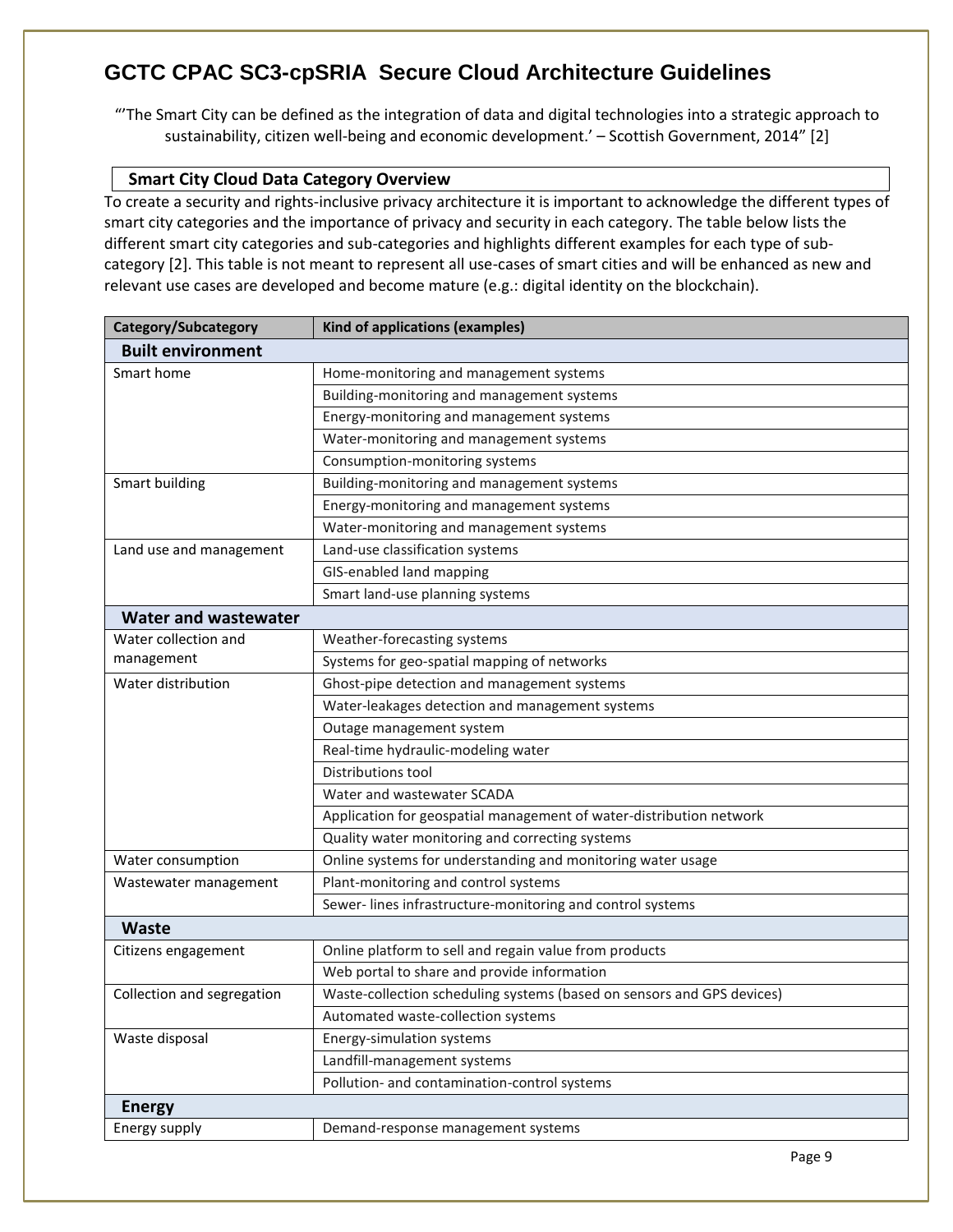<span id="page-9-1"></span><span id="page-9-0"></span>

| Category/Subcategory      | Kind of applications (examples)                               |  |  |  |  |
|---------------------------|---------------------------------------------------------------|--|--|--|--|
|                           | Energy-simulation systems                                     |  |  |  |  |
|                           | Real-time consumption-monitoring and control systems          |  |  |  |  |
|                           | Carbon reporting and management systems                       |  |  |  |  |
|                           | Energy-service management systems                             |  |  |  |  |
| Energy transmission and   | <b>Electric SCADA</b>                                         |  |  |  |  |
| distribution              | Solutions for substation automation                           |  |  |  |  |
|                           | Solutions for feeder automation                               |  |  |  |  |
|                           | Overloading management solutions                              |  |  |  |  |
|                           | Self-healing grid systems                                     |  |  |  |  |
| Energy demand             | Electric infrastructure-management systems                    |  |  |  |  |
|                           | GIS-mapping systems                                           |  |  |  |  |
|                           | Network mapping and consumer-                                 |  |  |  |  |
|                           | Indexing systems                                              |  |  |  |  |
|                           | Smart-streetlights systems                                    |  |  |  |  |
|                           | Large customer profiling solutions                            |  |  |  |  |
|                           | Energy-service management systems                             |  |  |  |  |
|                           | Consumption-monitoring systems                                |  |  |  |  |
| <b>Transportation</b>     |                                                               |  |  |  |  |
| Travel demand/consumption | Online services to access to public transport and information |  |  |  |  |
|                           | Bicycle-sharing systems                                       |  |  |  |  |
|                           | Carpooling/car-sharing applications                           |  |  |  |  |
|                           | Multi-channel citizen services to report                      |  |  |  |  |
|                           | Maintenance issues                                            |  |  |  |  |
|                           | Cash-less payment systems for multi-modal transportation      |  |  |  |  |
|                           | Anonymous people counting systems                             |  |  |  |  |
| Traffic management        | GPS-based system for real-time tracking of public transport   |  |  |  |  |
|                           | GPS-based vehicle-tracking systems                            |  |  |  |  |
|                           | Smart-parking systems                                         |  |  |  |  |
|                           | Smart-traffic-lights systems                                  |  |  |  |  |
|                           | Freight ICT services                                          |  |  |  |  |
|                           | Efficient incident-management systems                         |  |  |  |  |
|                           | Real-time roadway-traffic monitoring and analysis systems     |  |  |  |  |
|                           | Video analytics-based scenario simulations systems            |  |  |  |  |
| Surveillance              | Video analytics-based surveillance systems                    |  |  |  |  |
|                           | Efficient incident-management systems                         |  |  |  |  |
| <b>Education</b>          |                                                               |  |  |  |  |
| Learning outcomes         | Education-analytics platforms                                 |  |  |  |  |
|                           | Teacher-performance management systems                        |  |  |  |  |
|                           | Biometric-identification systems                              |  |  |  |  |
|                           | Student-performance management systems                        |  |  |  |  |
| Learning and teaching     | E-Learning platforms                                          |  |  |  |  |
|                           | Video-conference systems                                      |  |  |  |  |
|                           | Curriculum-management solutions                               |  |  |  |  |
|                           | Online teacher-training solutions                             |  |  |  |  |
| Service management        | Online centralized-admission systems                          |  |  |  |  |
|                           | Online teacher recruitment                                    |  |  |  |  |
|                           |                                                               |  |  |  |  |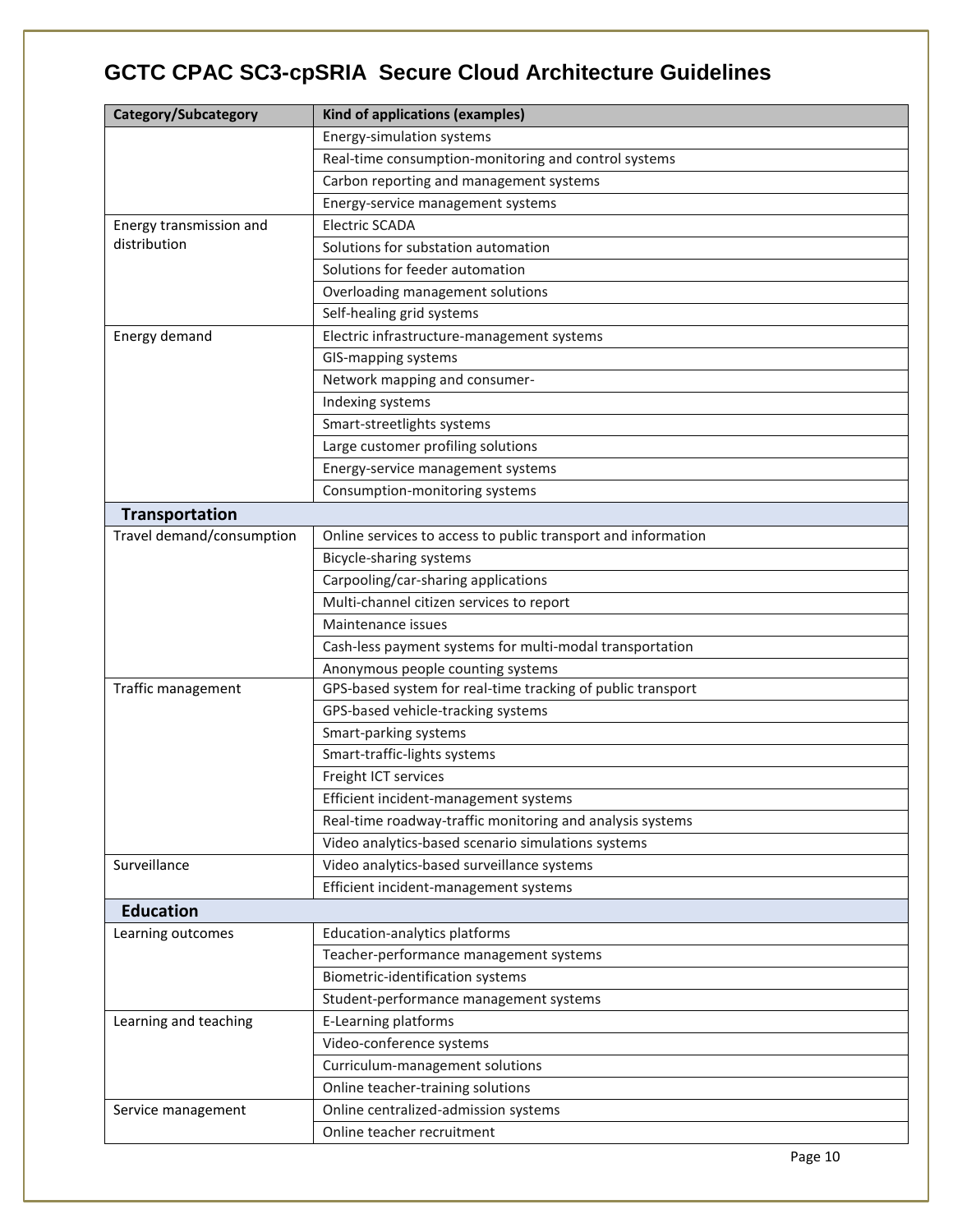<span id="page-10-1"></span><span id="page-10-0"></span>

| Category/Subcategory                            | Kind of applications (examples)                                       |  |  |  |
|-------------------------------------------------|-----------------------------------------------------------------------|--|--|--|
|                                                 | Integrated school-management systems                                  |  |  |  |
|                                                 | Surveillance systems                                                  |  |  |  |
|                                                 | GPS-based tracking systems in buses                                   |  |  |  |
| <b>Health</b>                                   |                                                                       |  |  |  |
| Health care systems                             | Logistic-management systems                                           |  |  |  |
|                                                 | Administrative systems                                                |  |  |  |
|                                                 | Patient-information management systems                                |  |  |  |
|                                                 | Online patient portals                                                |  |  |  |
|                                                 | Online health portals                                                 |  |  |  |
| Health care delivery                            | Remote diagnostic and support systems                                 |  |  |  |
|                                                 | <b>Critical decision support systems</b>                              |  |  |  |
|                                                 | Medical-simulation systems                                            |  |  |  |
|                                                 | Remote monitoring and assistance systems                              |  |  |  |
|                                                 | Diagnostic-analytics systems                                          |  |  |  |
| Communication                                   | Internet information portals                                          |  |  |  |
| <b>Communication systems</b>                    |                                                                       |  |  |  |
| Socio-economic development                      |                                                                       |  |  |  |
| E-Governance                                    | <b>E-Government applications</b>                                      |  |  |  |
|                                                 | Open-data platforms                                                   |  |  |  |
| Social Innovation and                           | Citizen-reporting platform for contacting local authorities           |  |  |  |
| Inclusion                                       | Social-networking applications                                        |  |  |  |
| <b>Economy and business</b>                     | <b>E-Commerce solutions</b>                                           |  |  |  |
| Public safety, policing, and emergency response |                                                                       |  |  |  |
| City surveillance and crime                     | Mobile emergency services                                             |  |  |  |
| prevention                                      | Cybersecurity tools                                                   |  |  |  |
|                                                 | Incident-control systems                                              |  |  |  |
|                                                 | Surveillance systems                                                  |  |  |  |
|                                                 | Integrated response and emergency systems                             |  |  |  |
| Communication                                   | Online platforms and services                                         |  |  |  |
| Prevention and managing of                      | Modelling and simulations in preparation process of crisis management |  |  |  |
| natural disaster                                | Simulations, supporting decision making during the real emergency     |  |  |  |
| Flood monitoring and                            | Systems for remotely alerting residents                               |  |  |  |
| forecasting                                     | Flood-monitoring network                                              |  |  |  |

<span id="page-10-4"></span><span id="page-10-3"></span><span id="page-10-2"></span>**Table 1: Smart City Categories** *[2]*

## <span id="page-10-5"></span>**Security and Privacy implications to Smart City Categories**

| Category/Subcategory | <b>Security/Privacy implications</b>                                      |  |  |
|----------------------|---------------------------------------------------------------------------|--|--|
| Built environment    | Security:                                                                 |  |  |
|                      | - IoT Device Security                                                     |  |  |
|                      | Privacy:                                                                  |  |  |
|                      | - Citizen's privacy (behavioral patterns can be deduced from information) |  |  |
| Water and wastewater | Security:                                                                 |  |  |
|                      | - US Infrastructure Security                                              |  |  |
|                      | Privacy:                                                                  |  |  |
| Waste                | Security:                                                                 |  |  |
|                      | - CIA of systems to ensure no manipulation of data                        |  |  |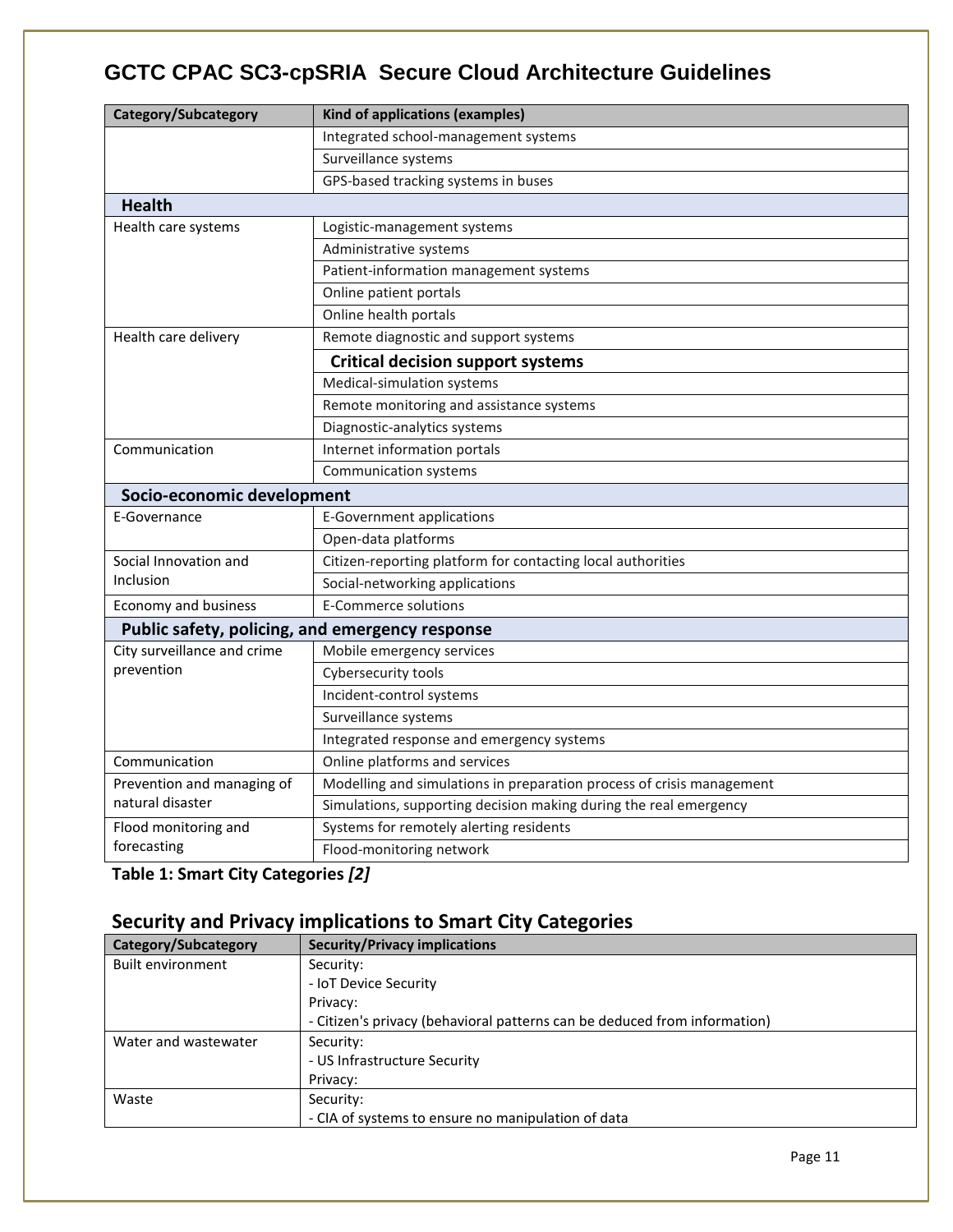| Category/Subcategory         | <b>Security/Privacy implications</b>                                           |  |  |  |
|------------------------------|--------------------------------------------------------------------------------|--|--|--|
| Energy                       | Security:                                                                      |  |  |  |
|                              | - US Infrastructure Security                                                   |  |  |  |
|                              | Privacy:                                                                       |  |  |  |
| Transportation               | Security:                                                                      |  |  |  |
|                              | - Reliability of transportation (not compromised)                              |  |  |  |
|                              | Privacy:                                                                       |  |  |  |
|                              | - Travel patterns of individuals                                               |  |  |  |
| Education                    | Security:                                                                      |  |  |  |
|                              | - Surveillance systems to not be compromised by third parties                  |  |  |  |
|                              | - PII not to be disclosed                                                      |  |  |  |
|                              | - Student data to be secured as per FERPA                                      |  |  |  |
|                              | Privacy:                                                                       |  |  |  |
|                              | - Any student or teacher information                                           |  |  |  |
| Health                       | Security:                                                                      |  |  |  |
|                              | - Systems impacting health of patients                                         |  |  |  |
|                              | Privacy:                                                                       |  |  |  |
|                              | - Secure patient data in accordance with HIPPA                                 |  |  |  |
| Socio-economic               | Security:                                                                      |  |  |  |
| development                  | - Secure payment systems                                                       |  |  |  |
|                              | - Ensure ID systems                                                            |  |  |  |
|                              | Privacy:                                                                       |  |  |  |
|                              | - Secure customer data in accordance with PCI/other regulations                |  |  |  |
|                              | - Ensure privacy of citizen data                                               |  |  |  |
| Public safety, policing, and | Security:                                                                      |  |  |  |
| emergency response           | - Availability in disaster case                                                |  |  |  |
|                              | - Proper use of cybersecurity systems                                          |  |  |  |
|                              | Privacy:                                                                       |  |  |  |
|                              | - Data from surveillance and communication systems to protect citizens privacy |  |  |  |

<span id="page-11-0"></span>**Table 2: Smart City Security and Privacy Implications by Smart City Category**

#### <span id="page-11-2"></span><span id="page-11-1"></span>**Security Dimension Overarching Considerations**

When establishing a smart city, it is essential that security and privacy are key parts of the design and implementation rather than afterthoughts. With more and more data being collected and systems becoming more and more complex cyber security incidents are commonplace in today's world [9], [10]. These incidents can be caused by external parties as well as internal actors. A smart city deployment has to consider both threat vectors and adequately protect against both. It is imperative that each smart city deployment practices security by design to ensure a sufficient and acceptable level of security.

Every smart city deployment should create and distribute its own policies and procedures in regard to all aspects of the smart city. The following areas should be covered in a dedicated policy/standards document:

- Data Security/Data Integrity
- Information Security & Assurance
- Identity and Access Management
- Information Security Governance
- Change Management
- Business Continuity / Disaster Recovery

Page 12 The following high-level steps should be taken by every city, community and region considering a smart city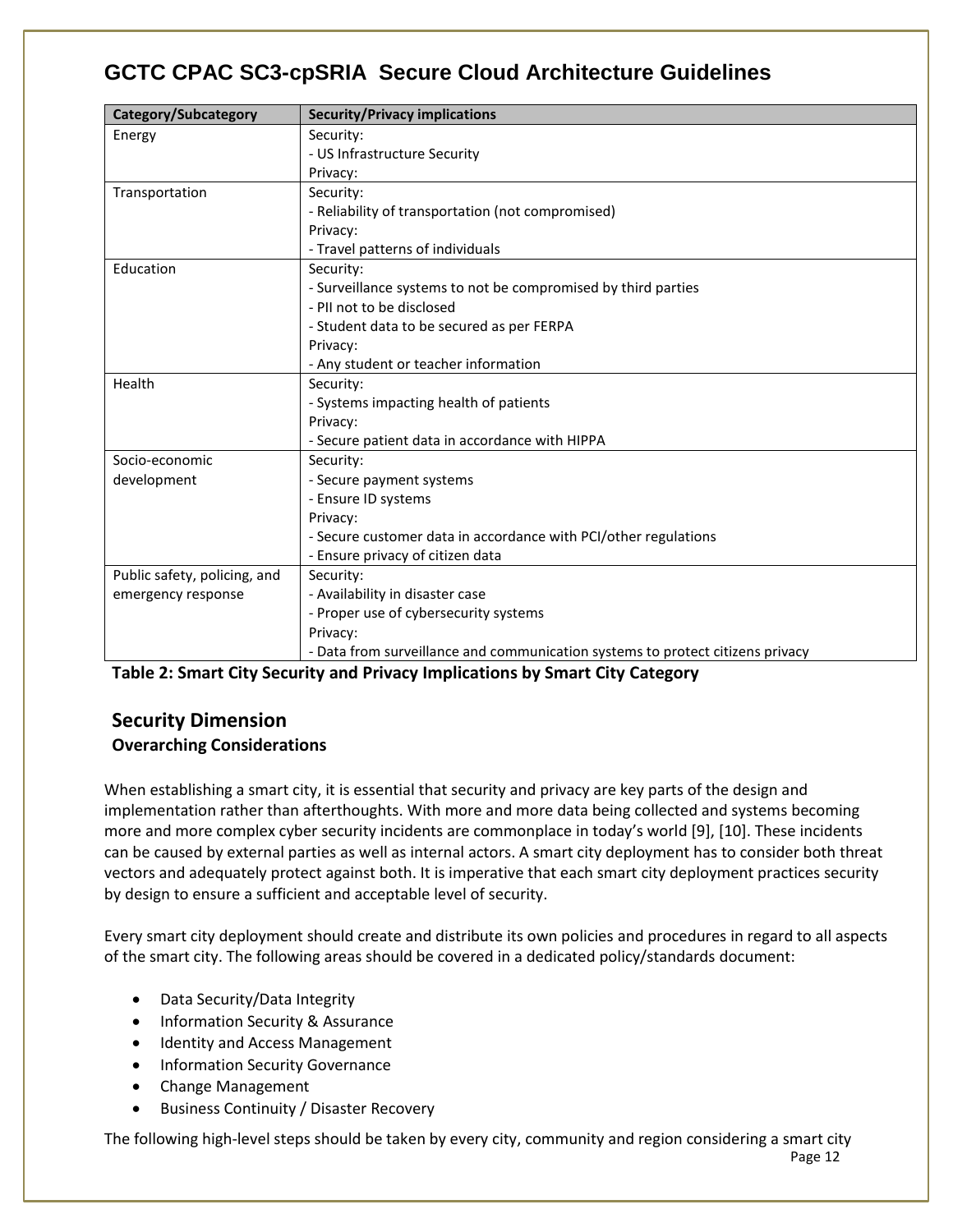deployment to ensure security. These steps broadly fall within the 5 functions of the NIST Cybersecurity Framework: Identify, Protect, Detect, Respond, Recover [11].

| # | <b>NIST Function</b> | <b>Step</b>                                                             |
|---|----------------------|-------------------------------------------------------------------------|
|   | Identify             | Create a data model                                                     |
|   | Identify             | Identify and measure risks (assign likelihood, impact and overall risk) |
| 3 | Protect              | Establish Cybersecurity risk-management Framework and controls          |
| 4 | <b>Detect</b>        | Conduct risk self-assessments                                           |
| 5 | Respond/Recover      | Continuously improve and enhance controls, risks and smart              |
|   |                      | community security and privacy policies                                 |

#### <span id="page-12-0"></span>**Table 3: Steps to implement a Smart City with NIST Functions** *[11]*

For each one of these steps available standards should be utilized to create a comprehensive security framework. This framework will point out the key standards and regulations where applicable. However, based on the use case and circumstances additional external references might have to be considered.

#### <span id="page-12-1"></span>**Create a data model**

When considering data collection and types of data available in a smart city it is important to understand the CIA triad as the driver of the creation of a data model. The goal of the data model is to create a basis which can be used to limit exposure to risks to the confidentiality, integrity and availability of the data.



#### <span id="page-12-2"></span>**Figure 1: Sample Data Classification [12]**

The first step in creating the data model is to identify all data that could be collected. For all data that is identified the type, value, sensitivity and criticality have to be defined [13]. The identification of confidentiality as well as the potential impact of unauthorized disclosure (confidentiality), modification (integrity) and destruction (availability) of data is used to drive the next step in creation of the data model, identifying the minimum amount of data required to operate the smart city.

Once all data has been identified it is important to identify the minimal amount of data required to efficiently and successfully execute the tasks within the smart city. Based on this determination only that data should be collected, processed or otherwise used by any system within the smart city. For all data that has to be collected the flow of data has to be understood and documented. This can help to highlight any regulatory or otherwise legal requirements [13].

To help create easy insight into the different data types and report on what data is being collected it is useful to further group the data and assign it a simple color flag. Data can be grouped into the below categories for reporting and visualization purposes.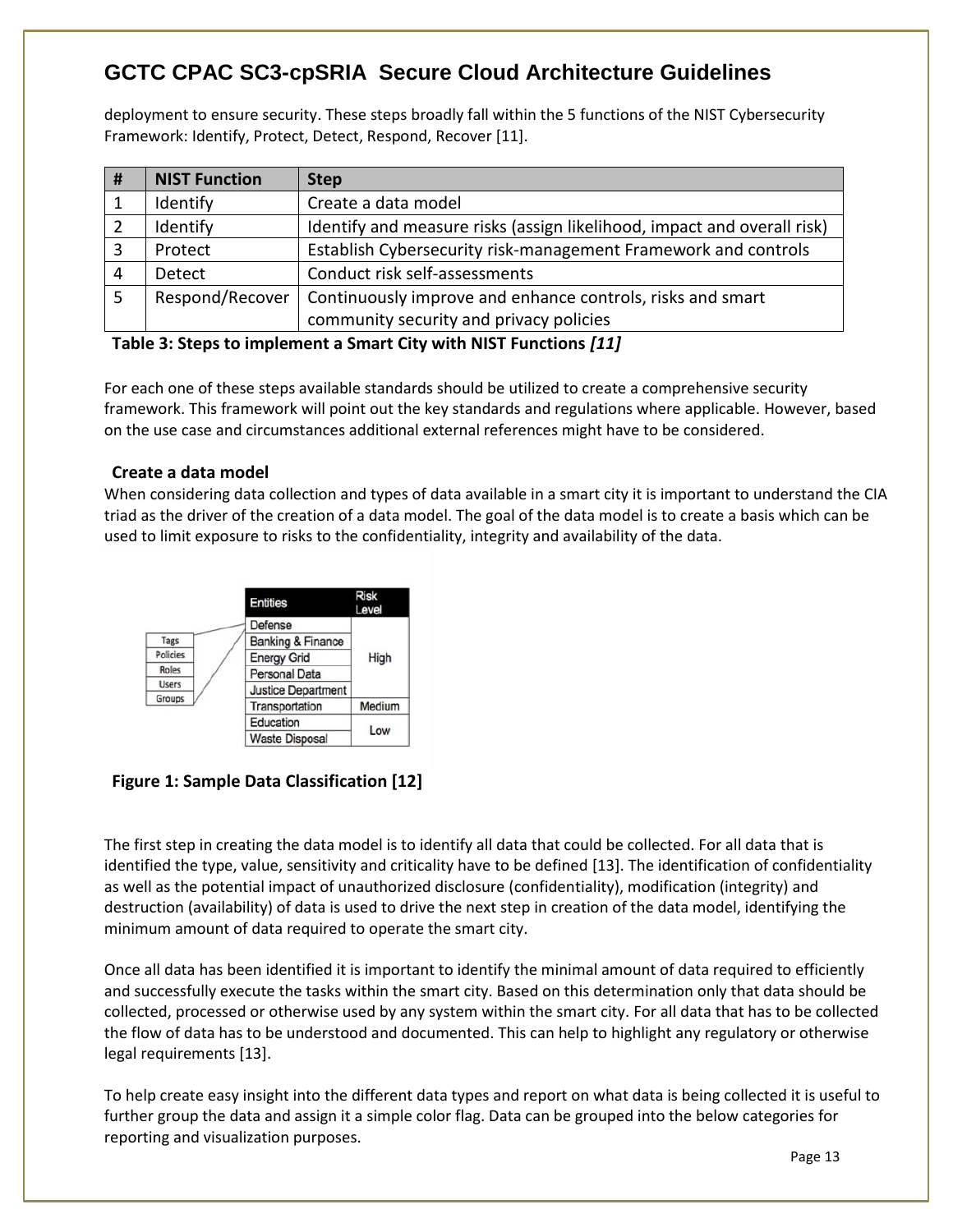| Data that can be shared freely (i.e.: Open Data Lake, Civic Data Repository,                                                                          |  |  |  |  |
|-------------------------------------------------------------------------------------------------------------------------------------------------------|--|--|--|--|
| Open Data Observatories, etc.)                                                                                                                        |  |  |  |  |
| Data that can be shared with selected parties                                                                                                         |  |  |  |  |
| Certain types of PII and other controlled information that may or may not be<br>$\bullet$<br>shared beyond a particular application with permission.  |  |  |  |  |
| Some of this data could be shared with the permission of the individual from<br>$\bullet$<br>which the data was collected in return for compensation. |  |  |  |  |
| Data that cannot be shared                                                                                                                            |  |  |  |  |
| Controlled proprietary information<br>$\bullet$                                                                                                       |  |  |  |  |
| No automated sharing of data if not by a vetted and approved smart contract.<br>$\bullet$<br>Sharing of data requires explicit approval.              |  |  |  |  |
|                                                                                                                                                       |  |  |  |  |

#### <span id="page-13-0"></span>**Identify and Measure Risks**

As demonstrated above a plethora of smart city use cases exist. Rarely will a city cover all or most of those use cases. To effectively conduct risk management and mitigate the risks to a smart city it is important to identify the specific use case(s) applicable to the entity at hand. Based on the use cases identified risks that correspond to each use case have to be identified. It is important to keep in mind that certain risks can apply to multiple use cases at once.

Once all risks are identified it is important to assign a likelihood, impact and overall rating to each risk. These values are assigned assuming that no effort is made to mitigate the risk. The assumption is that if the risk materializes without any efforts made to mitigate it what would the impact be and how likely is it that the risk would occur. The overall rating is determined based on the likelihood and impact rating. It is also possible to assign numeric values to both impact and likelihood to quantify the risk measures. The below table illustrates a possible matrix to quantify risks.

| Likelihood | Almost Certain | <b>Medium</b> | <b>Medium</b> | <b>High</b>   | <b>Extreme</b> | <b>Extreme</b> |
|------------|----------------|---------------|---------------|---------------|----------------|----------------|
|            | Likely         | <b>Medium</b> | <b>Medium</b> | <b>High</b>   | <b>High</b>    | <b>Extreme</b> |
|            | Possible       | Low           | <b>Medium</b> | <b>Medium</b> | <b>High</b>    | <b>High</b>    |
|            | Unlikely       | Low           | Low           | <b>Medium</b> | <b>Medium</b>  | <b>High</b>    |
|            | Rare           | Low           | Low           | Low           | <b>Medium</b>  | <b>High</b>    |
|            |                | Insignificant | Minor         | Moderate      | Major          | Critical       |
|            |                |               |               | Impact        |                |                |

#### <span id="page-13-1"></span>**Table 4: Risk Matrix (Likelihood x Impact)**

#### <span id="page-13-2"></span>**Cybersecurity Risk-Management Framework and Controls**

Once Risks have been identified and quantified controls have to be put in place to mitigate the risks. Development and implementation of controls can be prioritized based on the risk quantification. Where possible, controls should be automated to achieve the most efficiency and impact in mitigating impact and likelihood of each risk.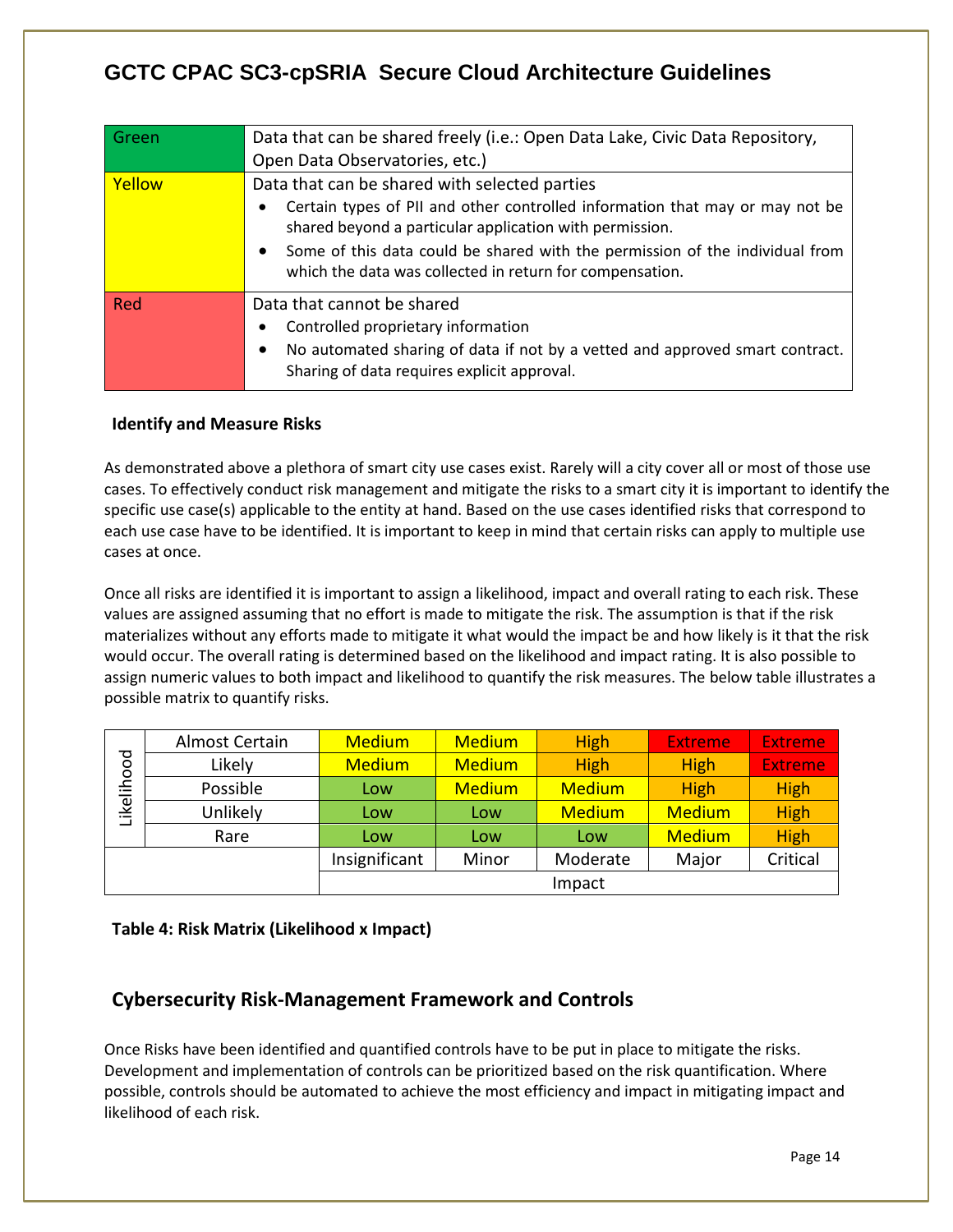Below are some key control-areas are listed as well as some key controls that should be implemented. While this serves as a baseline for implementing controls the below control areas are not to be seen as comprehensive or all encompassing. Additional controls have to be developed where necessary.

<span id="page-14-0"></span>

| <b>Control Areas</b>                                               |
|--------------------------------------------------------------------|
| <b>Audit and Accountability</b>                                    |
| <b>Awareness and Training</b>                                      |
| <b>Business Continuity Management &amp; Operational Resilience</b> |
| Change Control & Configuration Management                          |
| Data Security and Integrity & Information Lifecycle Management     |
| Governance and Risk Management                                     |
| <b>Human Resources</b>                                             |
| <b>Identity &amp; Access Management</b>                            |
| <b>Incident Response</b>                                           |
| Infrastructure & Virtualization Security                           |
| <b>Media Protection</b>                                            |
| Physical and Environmental Protection                              |
| Program Management                                                 |
| Security Assessment and Authorization                              |
| Security Incident Management, E-Discovery, & Cloud Forensics       |
| <b>System and Communications Protection</b>                        |
| System and Services Acquisition                                    |
| <b>System Maintenance</b>                                          |
| <b>Threat and Vulnerability Management</b>                         |

<span id="page-14-1"></span>**Table 5: Control Areas** *[13], [14]*

The following controls are select controls considered to be key controls that should be implemented to enable sufficient risk mitigation. These controls alone do not suffice to mitigate all risks to a smart city, community or region. However, without these controls the risks to a smart city cannot be adequately mitigated. To enable the development of the entire controls catalogue smart city deployments should refer to industry standards such as NIST Special Publication 800-53 [14] and the CSA Cloud Controls Matrix [13].

| Reference   | <b>Control Name</b>  | <b>Control Description</b>                                                |
|-------------|----------------------|---------------------------------------------------------------------------|
| NIST 800-53 | AC-5 Separation of   | The organization:                                                         |
|             | <b>Duties</b>        | a. Separates [Assignment: organization-defined<br>duties of individuals]; |
|             |                      | b. Documents separation of duties of individuals;                         |
|             |                      | and                                                                       |
|             |                      | c. Defines information system access                                      |
|             |                      | authorizations to support separation of duties.                           |
| NIST 800-53 | AC-6 Least Privilege | The organization employs the principle of least                           |
|             |                      | privilege, allowing only authorized accesses for                          |
|             |                      | users (or processes acting on behalf of users)                            |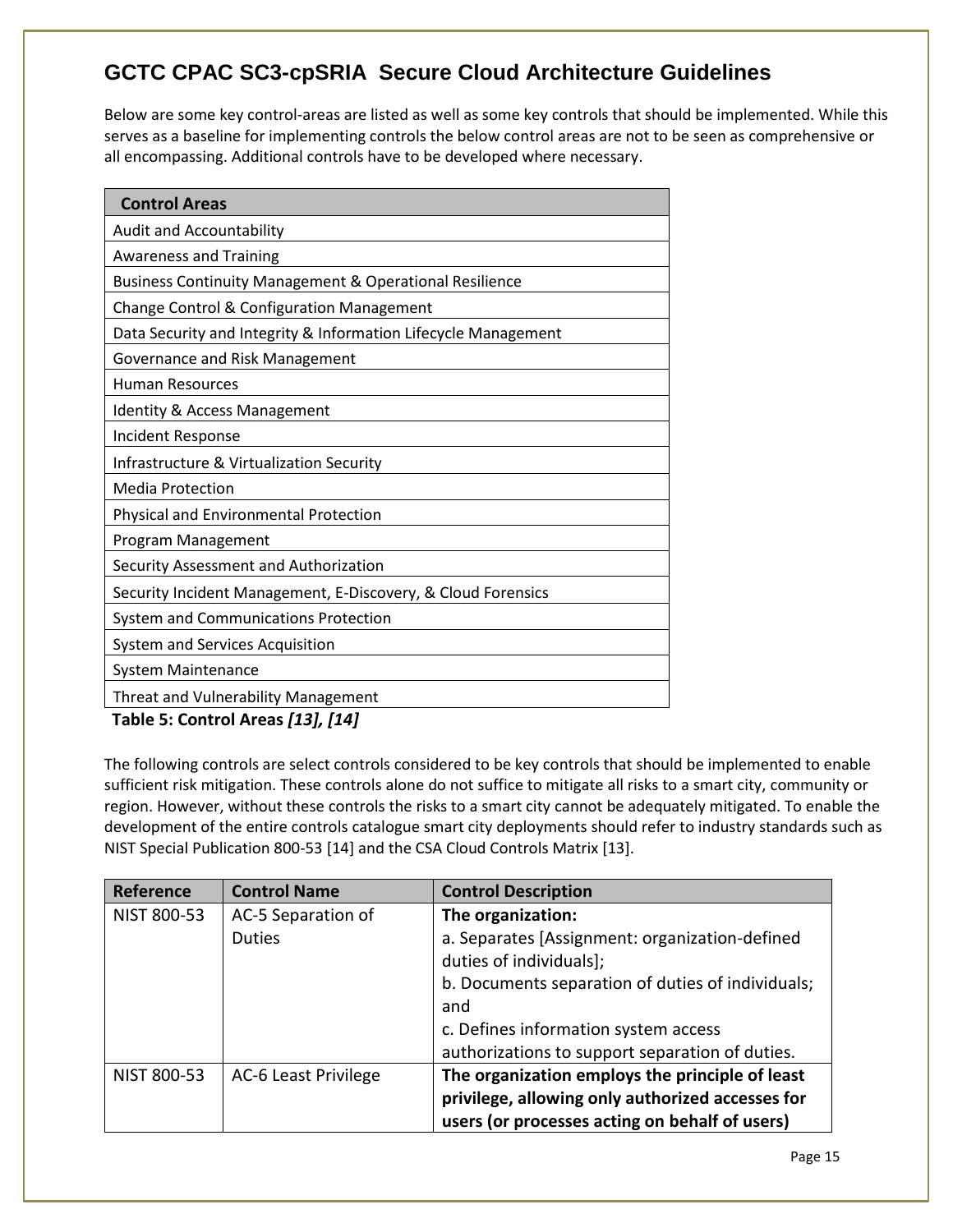| Reference                | <b>Control Name</b>                                                                             | <b>Control Description</b>                                                                                                                                                                                                                                                                                                                                                                                                                                                                                                                                                                                                                                                                                                                                                                                                                                                                                                                                                                                                                                                                                                                                                                                                                                                                                                                                                                                                                                                                                                                        |
|--------------------------|-------------------------------------------------------------------------------------------------|---------------------------------------------------------------------------------------------------------------------------------------------------------------------------------------------------------------------------------------------------------------------------------------------------------------------------------------------------------------------------------------------------------------------------------------------------------------------------------------------------------------------------------------------------------------------------------------------------------------------------------------------------------------------------------------------------------------------------------------------------------------------------------------------------------------------------------------------------------------------------------------------------------------------------------------------------------------------------------------------------------------------------------------------------------------------------------------------------------------------------------------------------------------------------------------------------------------------------------------------------------------------------------------------------------------------------------------------------------------------------------------------------------------------------------------------------------------------------------------------------------------------------------------------------|
|                          |                                                                                                 | which are necessary to accomplish assigned<br>tasks in accordance with organizational missions<br>and business functions.                                                                                                                                                                                                                                                                                                                                                                                                                                                                                                                                                                                                                                                                                                                                                                                                                                                                                                                                                                                                                                                                                                                                                                                                                                                                                                                                                                                                                         |
| <b>CSA CCM</b><br>v3.0.1 | EKM-04 Encryption &<br><b>Key Management</b><br><b>Storage and Access</b>                       | Platform and data-appropriate encryption (e.g.,<br>AES-256) in open/validated formats and standard<br>algorithms shall be required. Keys shall not be<br>stored in the cloud (i.e., at the cloud provider in<br>question), but maintained by the cloud consumer<br>or trusted key management provider. Key<br>management and key usage shall be separated<br>duties.                                                                                                                                                                                                                                                                                                                                                                                                                                                                                                                                                                                                                                                                                                                                                                                                                                                                                                                                                                                                                                                                                                                                                                              |
| <b>CSA CCM</b><br>v3.0.1 | IAM-02 Identity & Access<br>Management<br>Credential Lifecycle /<br><b>Provision Management</b> | User access policies and procedures shall be<br>established, and supporting business processes<br>and technical measures implemented, for<br>ensuring appropriate identity, entitlement, and<br>access management for all internal corporate and<br>customer (tenant) users with access to data and<br>organizationally-owned or managed (physical and<br>virtual) application interfaces and infrastructure<br>network and systems components. These policies,<br>procedures, processes, and measures must<br>incorporate the following:<br>• Procedures, supporting roles, and<br>responsibilities for provisioning and de-<br>provisioning user account entitlements following<br>the rule of least privilege based on job function<br>(e.g., internal employee and contingent staff<br>personnel changes, customer-controlled access,<br>suppliers' business relationships, or other third-<br>party business relationships)<br>• Business case considerations for higher levels<br>of assurance and multi-factor authentication<br>secrets (e.g., management interfaces, key<br>generation, remote access, segregation of duties,<br>emergency access, large-scale provisioning or<br>geographically distributed deployments, and<br>personnel redundancy for critical systems)<br>• Access segmentation to sessions and data in<br>multi-tenant architectures by any third party (e.g.,<br>provider and/or other customer (tenant))<br>· Identity trust verification and service-to-service<br>application (API) and information processing |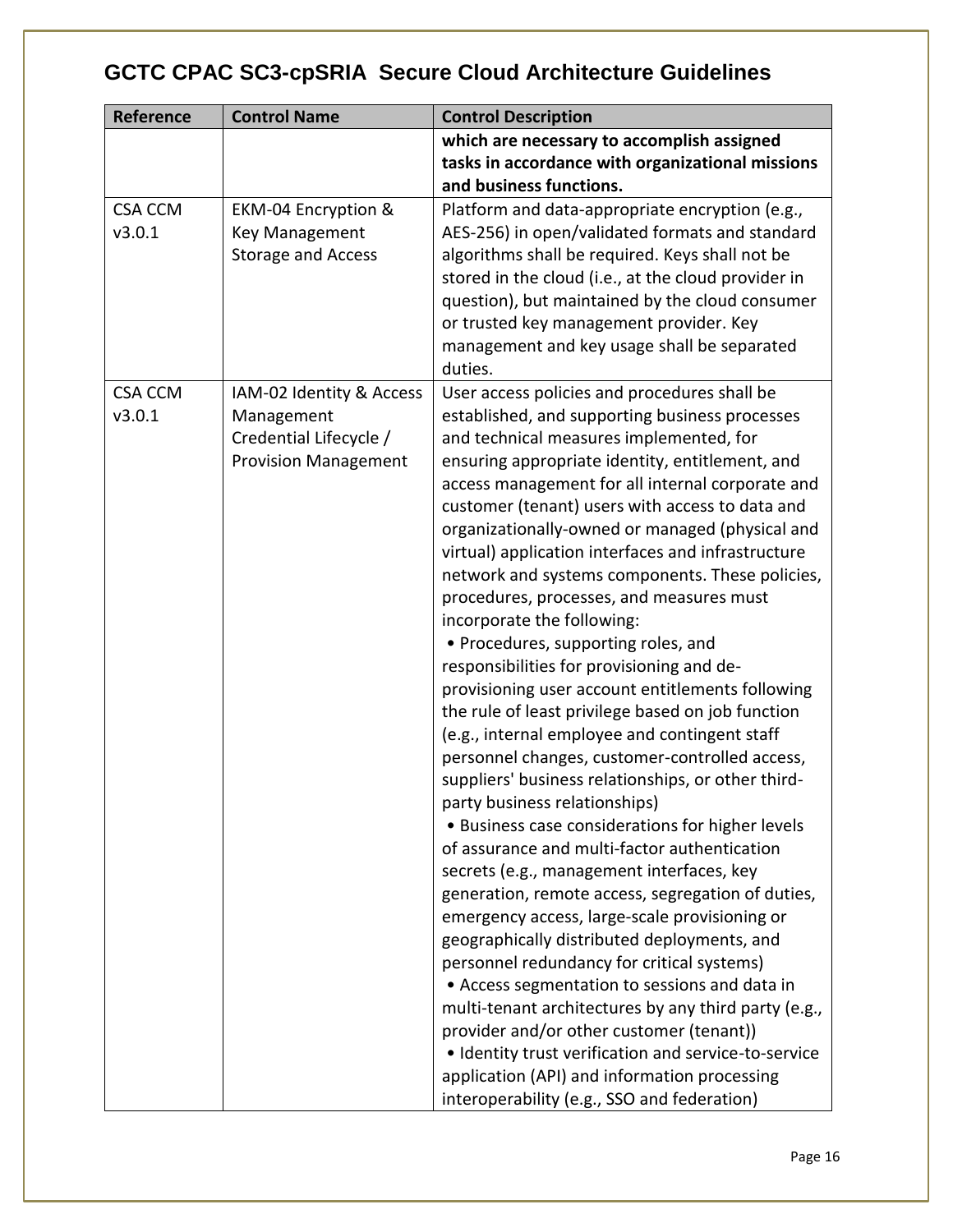| Reference | <b>Control Name</b> | <b>Control Description</b>                         |
|-----------|---------------------|----------------------------------------------------|
|           |                     | • Account credential lifecycle management from     |
|           |                     | instantiation through revocation                   |
|           |                     | • Account credential and/or identity store         |
|           |                     | minimization or re-use when feasible               |
|           |                     | • Authentication, authorization, and accounting    |
|           |                     | (AAA) rules for access to data and sessions (e.g., |
|           |                     | encryption and strong/multi-factor, expire able,   |
|           |                     | non-shared authentication secrets)                 |
|           |                     | • Permissions and supporting capabilities for      |
|           |                     | customer (tenant) controls over authentication,    |
|           |                     | authorization, and accounting (AAA) rules for      |
|           |                     | access to data and sessions                        |
|           |                     | • Adherence to applicable legal, statutory, or     |
|           |                     | regulatory compliance requirements                 |

<span id="page-16-0"></span>**Table 6: Selective Key Controls** *[13], [14]*

#### <span id="page-16-1"></span>**Risk Self-Assessment**

Using the risks identified and quantified as well as the controls developed each smart city deployment should regularly self-assess their controls as well as their risks. To effectively self-assess a smart city deployment should determine the frequency of the assessment as well as determine the acceptable risk level for each risk assuming effective controls in place. The frequency for assessing each control is determined based on the rating for the underlying risk that is being mitigated by the control. The results of the control assessment should be documented and retained for future needs (e.g.: audits, etc.). Once the controls have been assessed it is important to determine the impact and likelihood for each risk that could have been mitigated by the control. Based on the determination of the remaining risk and the previously established acceptable risk the smart city needs to determine whether or not to accept the remaining risk or if further steps need to be taken (see below for details).

#### <span id="page-16-2"></span>**Continuous improvement**

If the risk assessment highlights a risk that is not mitigated to an acceptable level by the controls implemented steps need to be taken to improve on the control environment to ensure that the risk is mitigated to an acceptable level. This can be done by either defining and implementing additional controls to close gaps where no control has existed, or existing controls can be enhanced. Enhancements can either be accomplished by updating the control in a way that it covers an area that was previously not covered or by ensuring that the control implementation is operating as intended.

#### <span id="page-16-3"></span>**Privacy Dimension**

Ensuring privacy and data protection concerns of the public are addressed by design is beneficial not just to the community but also to officials and other stakeholders. As described above privacy is concerned with what data is collected and what it is used for. For this aspect it is important for smart cities to use the data model created above and use the data types identified. Based on those data types and the use cases under consideration a smart city has to decide what legal and regulatory requirements exist around each type of data and how it has to be secured. Additionally, a smart city wants to consider if any of the data collected could compromise a citizen's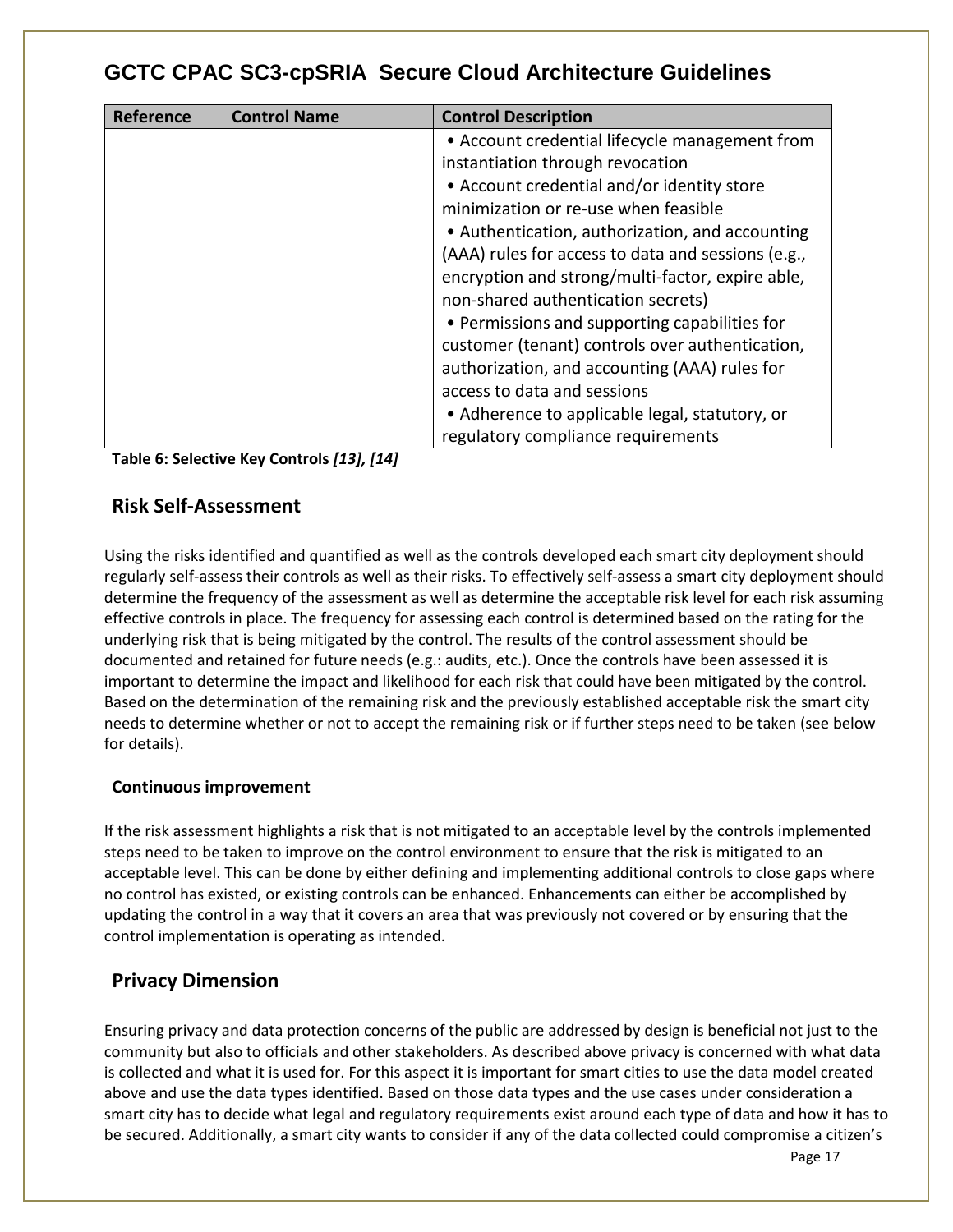privacy or security and treat that data with the highest level of security. Community and non-profit organizations such as the New York Civil Liberties Union, which is participating in the development of this rights-inclusive architecture, as well as the wider public all have critically important contributions to make for civic awareness and community training. Beyond data privacy and protection, a rights-inclusive architecture will also account for the data rights of individuals, as well as other rights-holders such as firms, public agencies, non-profits and technology providers. The IEEE's Fair-Trade Data Initiative may offer helpful guidelines here as well when its work is complete.

Some considerations to be made around privacy is:

- How long should the data be stored?
- Should the data be anonymized?
- Does the data need to be encrypted? Should it be encrypted at storage and/or at rest?
- Are any specific measures necessary to protect the data in storage or at rest?
- •

#### <span id="page-17-0"></span>**City of Syracuse Examples**

There are multiple examples of smart city implementations. There are multiple resources available online which can be used to identify smart city initiatives. For the purposes of illustration this paper uses the city of Syracuse, NY as an example. The city of Syracuse is part of the GCTC Smart City Action Cluster and has multiple different smart city projects which makes it an ideal example for the purposes of this paper. Below are listed 4 example projects that the city of Syracuse outlines in its GCTC Smart city action cluster [15]:

- 1. Smart streetlight network: Upgrading streetlights will save the city millions annually, interconnect smart grid data access, reduce greenhouse emissions and increase safety.
- 2. Catch basins: monitoring hard infrastructure with sensors shouldn't create a privacy issue but does indicate that there could be a problem that would then require the city to fix it which previously we might not have known about so we wouldn't have needed to fix it.
- 3. Water metering: getting access to real-time information on water meters could be helpful for residents to better understand usage of water and if there are leaks in their pipes but also could be invasive if looked at in real time because then the city or others could monitor exactly when the shower is being taken or when someone goes to sleep or when they are out of town.
- 4. Facial recognition, machine learning and artificial intelligence: facial recognition could help the city to better prevent crime if the city was to monitor specific people to ensure they did not get close to public buildings or schools; but also, could invade privacy and may not be accurate enough to rely on.
- 5. Smart streetlight network: Upgrading lights will save cities millions annually, interconnect smart grid data access, reduce greenhouse emissions, & increase safety.
- 6. Catch basins: monitoring hard infrastructure with sensors should not create a privacy issue. Previously a city might not have known there could be a problem, so could not have been expected to repair.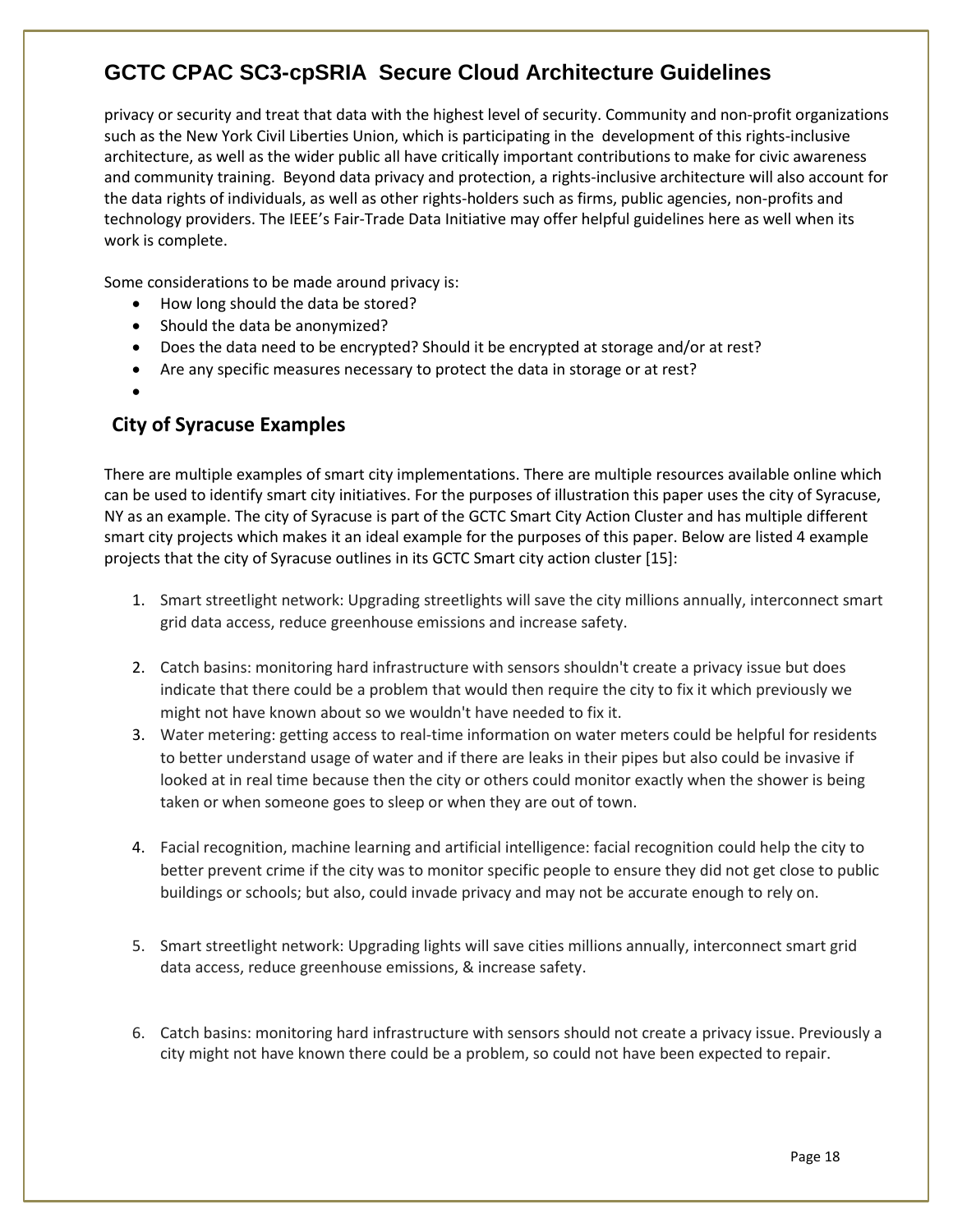- 7. Water metering: accessing water meter data could be helpful for residents to better understand usage and if their pipes leak, but also could be invasive if real time information is shared with the city or others, which could monitor exactly when showers are taken or someone goes to sleep, or is out of town.
- 8. Facial recognition, machine learning and artificial intelligence smart city project policy and ethics: for example, facial recognition could help a city better prevent crime if specific people were monitored to ensure they did not get close to public buildings or schools; but also, could invade privacy, and may not be accurate enough to ethically rely on.

The City of Syracuse is implementing inclusive smart and secure community projects, beginning with a network of city-owned smart streetlights. The cyberphysical smart city architecture guidelines provide a comprehensive template for cities of limited resources to apply across sectors and initiatives consistent with NIST standards. The hybrid cloud architecture includes multi-cloud, inter-cloud and federated cloud (to edge) service designs able to support security, confidentiality, access control, least privileges and safeguarding PII practices of data across the Internet of Things and beyond. The 3-level data classification scheme to be considered would define: 1) sensitive including personally identifiable information so most controlled and restricted (red); 2) medium sensitivity information whose access may be controlled but by law can be shared more widely although still with controls and monitoring (yellow); and 3) low sensitivity data which can be shared openly – smart city civic and open data (green).

#### <span id="page-18-0"></span>**KPIs**

For 1st Action Cluster project (Advising on smart streetlight network:):

- 1. \$1-\$3 Million annual savings from interconnected smart grid data access
- 2. Reduced greenhouse emissions by 35%, and
- 3. Increased safety by up to 39% crime reduction at times of smart lighting use

#### <span id="page-18-1"></span>**Measurement Methods**

- 1. Annual savings to be calculated by City by same cost accounting methods as used by City in prior calculus justifying purchase of smart streetlights, to derive the \$3m annual cost savings number previously projected by the city.
- 2. Greenhouse emissions to be calculated by difference in energy use required by the new streetlights (when deployed) versus the legacy system.
- 3. City crime reporting statistics correlated with deployment data on the new smart streetlights and contrasted with prior years data.

#### <span id="page-18-2"></span>**Demonstration/Deployment**

At the GCTC Expo in July 2019:

• A Proof of Concept for smart city architectural readiness self-evaluation will be demonstrated by WiTec (Syracuse University) and Adaptable Security.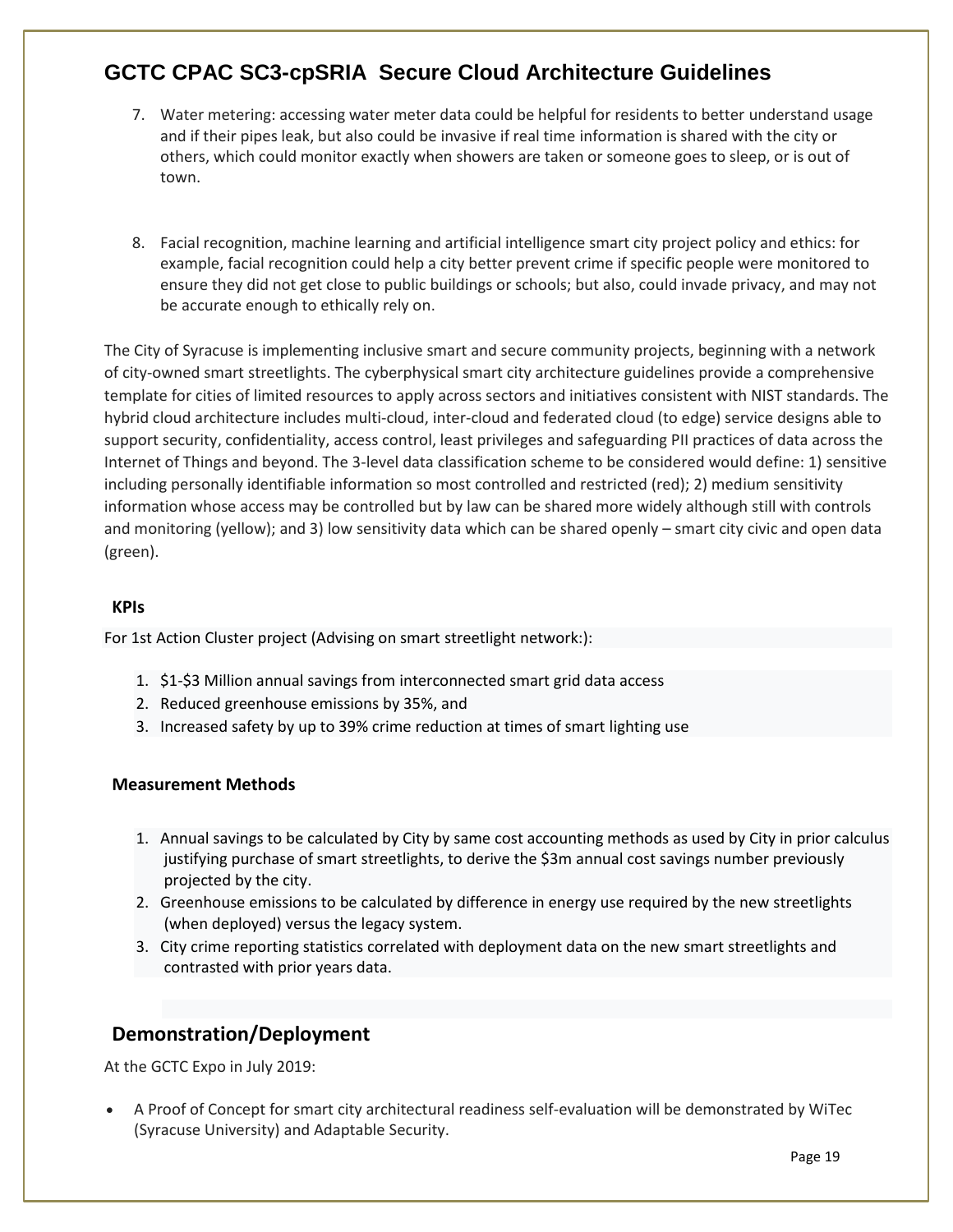- An illustration of how the City of Syracuse is working with the community and the Action Cluster to refine the privacy, security and rights-inclusive by design smart city cloud architecture for the Syracuse SURGE program, and County-wide, will be presented.
- A Pop-Up community network for Smart City officials use in the event of an emergency, or when in a restricted network access location or dead zone environment. will be simulated. How a NIST and Open Specifications Model 0.5 -compliant Internet Backpack for assured communication on demand always can radically reduce the time to restore communication and more flexibly align emergency services with First Responders and the community, will be shown live.
- A Smart City Data Rights Demonstration will show people claiming rights to their own health data, in conformance also with the Architecture and the Model.
- The Guidelines for Smart City Cloud privacy security and rights-inclusive Architecture will be announced, discussed, and disseminated at the GCTC Expo and Executive Leadership Forum, July 2019, in cooperation with release of the GCTC Cybersecurity and Privacy Advisory Committee (CPAC) Guidebook.
- Los Angeles Unified School District consideration of if and how lessons learned in Syracuse may be potentially applied or adapted has begun; demonstrations and discussions are planned for August 2019.

# <span id="page-19-0"></span>**Future Research on Security, privacy,**

# **data protection and rights policies across technologies**

- Further extension and refinement of the architecture by vertical/data type will continue and therefore we already know there will need to be an annual update (second edition) to this architecture.
- Meaning the SriA Architecture is not static, and communities must continue to explore the myriad cyberphysical systems dimensions of their smart city opportunities, and threats.

The project will ensure replicability, scalability, and sustainability by continuing to explore conforming to standards including:

- 3GPP/ITU 5G (defined in 2020);
- FEDRAMP;
- FERPA;
- GCTC CPAC Privacy and Security Guidelines;
- GDPR;
- HIPAA;
- IEEE LoRaWAN;
- ISO 37101, Sustainable development and resilience of communities— Management systems General principles and requirements
- ISO 37120:2014, Sustainable development of communities Indicators for city services quality of life
- ISO 37150:2014, Smart community infrastructures Review of existing activities relevant to metrics
- ISO/PWI 37153 Smart community infrastructures
- NIST Framework for Improving Critical Infrastructure Cybersecurity; NIST Smart City Interoperability Reference Architecture (SCIRA);
- NIST SP 800-53; NIST SP 800-171 & NIST SP 800-122, Guide to Protecting the Confidentiality of Personally Identifiable Information (PII);
- NIST A Consensus Framework for Smart City Architectures IES-City Framework (Internet-of-Things-Enabled Smart City Framework) Release v1.0;
- OMB Memorandum 07-16;
- Open Specifications Model 0.5 for the Internet of Things
- PCI
- VMware SDDC & NSX SD-WAN by VeloCloud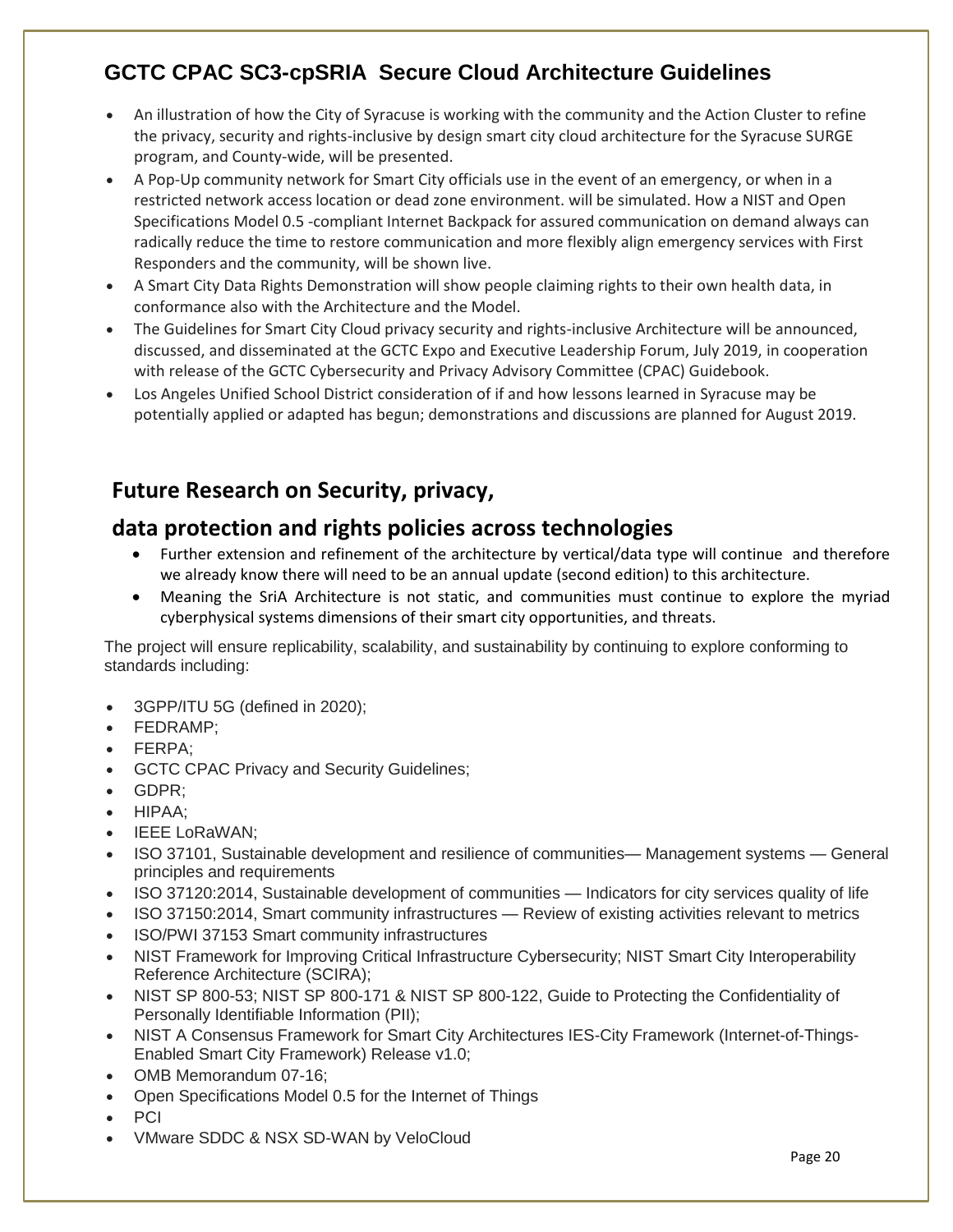# <span id="page-20-0"></span>**Conclusion**

These Secure Cloud Architecture Guidelines for smart cities, communities and regions will be refined and extended drawing on criticism and comments, including from initial experience in the City of Syracuse, and then for evaluation of its replicability and generality, by other communities. YOUR community, we suggest, should consider how to apply these guidelines to meet your own needs and requirements, iteratively, over time. Since the threats, and the need, will not stop.

The Smart City and Community cloud privacy, Security and rights-inclusive Architecture guidelines presented here by the GCTC CPAC SC3-cpSriA Action Cluster have shown why and how a cyberphysical smart city architecture guideline can be applied to civic data, open data, as well as private and sensitive data. Whether that data is stored in an Open Date Lake or a municipal system, by a data collaborative, a public agency or a community organization or business, the same framework can be applied to ensure understanding and common data practices respecting rights are followed.[16, 17]

The guidelines provided here provide a comprehensive data template for cities, communities and regions of limited resources to apply across sectors and initiatives consistent with NIST standards. The hybrid cloud architecture presented here can include multi-cloud, inter-cloud and federated cloud (to edge) service designs able to support security, confidentiality, access control, least privileges and safeguarding PII practices of data across the Internet of Things and beyond.

We strongly suggest the 3-level data classification scheme presented here be considered by City officials and their partners in smart city, community and region projects to define:

- 1) **Red** sensitive data including personally identifiable information; so most controlled and restricted
- 2) Yellow medium sensitivity information whose access may be controlled but by law can be shared more widely; although still with controls and monitoring; and
- 3) Green low sensitivity data which can be shared openly smart city civic and open data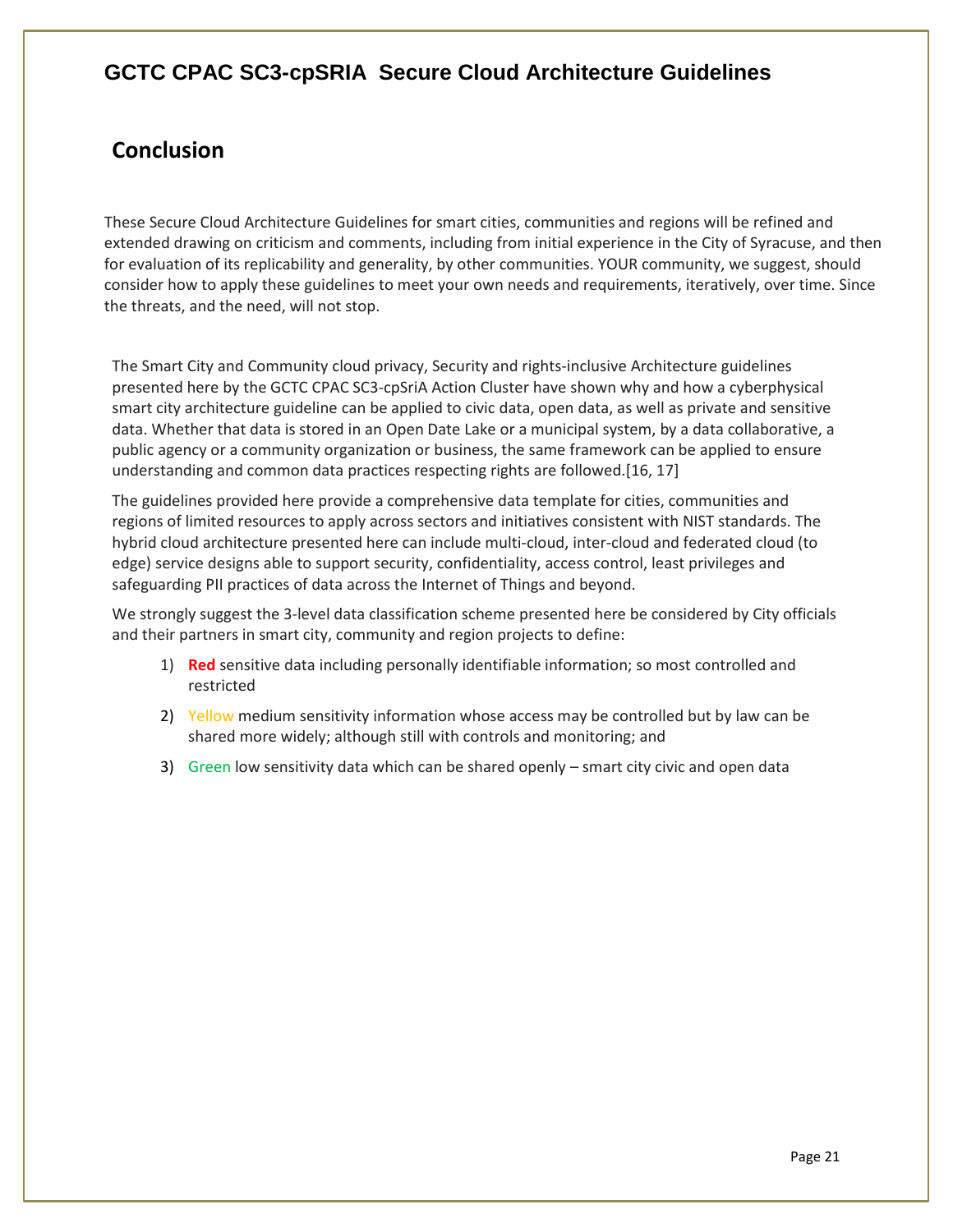#### <span id="page-21-0"></span>**References**

- [1] ISO, "IST 37129:2014, Sustainable development of communities Indicators for city services and quality of life", 2014.
- [2] IES-City Framework Public Working Group (IES-City), "A Consensus Framework for Smart City Architectures," 2018.
- [3] ISO, "ISO/PWI 37153 Smart community infrastructure".
- [4] NIST, "NIST Smart City Interoperability Reference Architecture (SCIRA)"
- [5] ISO, "ISO 37150:2014, Smart community infrastructures Review of existing activities relevant to metrics", 2014.
- [6] NIST, "NIST SP 800-122, Guide to Protecting the Confidentiality of Personally Identifiable Information (PII)".
- [7] P. Wong, "Global City Teams Challenege 2019: Smart Secure Cities and Commmunities Challenge (S3) GCTC-SC3 Cybersecurity and Privacy Advisory Committee Guidebook." 2019.
- [8] B. Dean, "Privacy vs. Security," *Secureworks*. [Online]. Available: https://www.secureworks.com/blog/privacy-vs-security. [Accessed: 04-May-2019].
- [9] L. Feiner, "Facebook blames 'server configuration change' for its longest outage ever," *CNBC*, 13-Mar-2019. [Online]. Available: https://www.cnbc.com/2019/03/13/facebook-suffers-outage-related-to-corewhatsapp-and-instagram.html.
- [10] B. Krebs, "Facebook Stored Hundreds of Millions of User Passwords in Plain Text for Years," *KrebsonSecurity*, 21-Mar-2019. [Online]. Available: https://krebsonsecurity.com/2019/03/facebookstored-hundreds-of-millions-of-user-passwords-in-plain-text-for-years/.
- [11] National Institute of Standards and Technolgy, "Framework for Improving Critical Infrastructure Cybersecurity," 2014.
- [12] A. Kalita, B. Alowaidah, H. Belsare, R. Aldarmaki, S. Halikar, "IST 714 Cloud Architecture Fall 2018", *Syracuse University,* 2018.
- [13] Cloud Security Alliance (CSA) Cloud Controls Matrix (CCM) Working Group, "Cloud Controls Matrix v3.0.1," *Cloud Security Alliance*, 2018. .
- [14] NIST, "NIST Special Publication 800-53 (Rev. 4)." [Online]. Available: https://nvd.nist.gov/800-53/Rev4. [Accessed: 04-Jul-2019].
- [15] S. Edelstein, L. Jensen, L. W. McKnight, Y. S. A. Qadir, "Cloud Privacy and Security Architecture for Smart Communities," *GCTC Action Cluster*, 2019 [https://gctc.opencommons.org/Secure\\_Cloud\\_Architecture\\_SC3-cpSriA#Description](https://gctc.opencommons.org/Secure_Cloud_Architecture_SC3-cpSriA#Description)
- [16] IEEE Standards Association, Fair Trade Data Initiative. For more information on development of a standards framework for governing the fair trade of personal and human data, see: <https://standards.ieee.org/industry-connections/fair-trade-data-initiative.html>
- [17] Stefaan Verhulst, Andrew Young, "The Potential and Practice of Data Collaborative for Migration," *Stanford Social Innovation Review*, March 29, 2018. [https://ssir.org/articles/entry/the\\_potential\\_and\\_practice\\_of\\_data\\_collaboratives\\_for\\_migration#](https://ssir.org/articles/entry/the_potential_and_practice_of_data_collaboratives_for_migration)